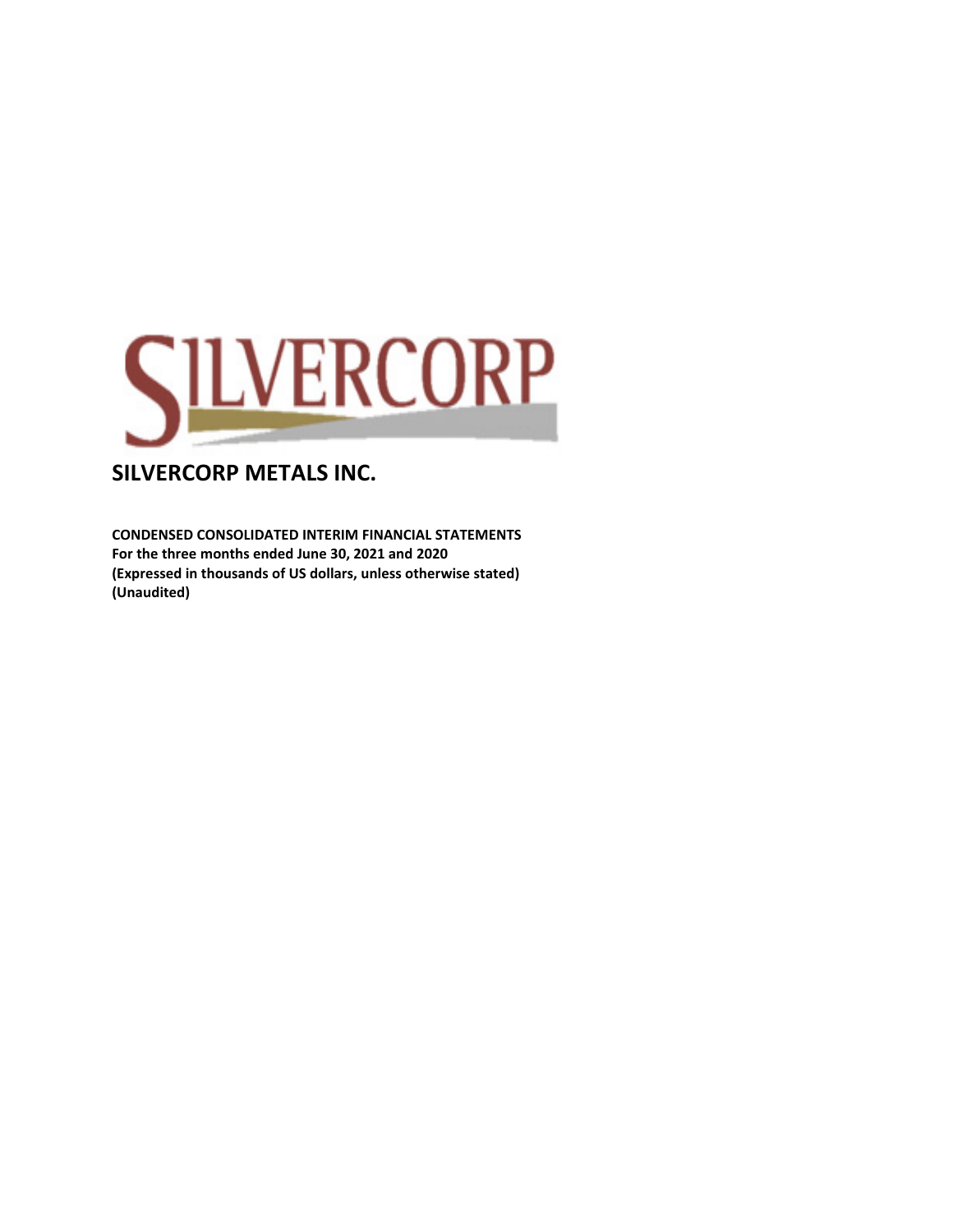## **Condensed Consolidated Interim Statements of Financial Position**

*(Unaudited) (Expressed in thousands of U.S. dollars)*

|                                                                |                | As at June 30, | As at March 31, |
|----------------------------------------------------------------|----------------|----------------|-----------------|
|                                                                | <b>Notes</b>   | 2021           | 2021            |
| <b>ASSETS</b>                                                  |                |                |                 |
| <b>Current Assets</b>                                          |                |                |                 |
| Cash and cash equivalents                                      | 18             | \$<br>171,458  | \$<br>118,735   |
| Short-term investments                                         |                | 42,968         | 80,357          |
| Trade and other receivables                                    |                | 1,368          | 1,485           |
| Current portion of lease receivable                            | 7              | 216            | 213             |
| Inventories                                                    |                | 5,563          | 9,768           |
| Due from related parties                                       | 11             | 874            | 847             |
| Income tax receivable                                          |                | 4,326          | 4,978           |
| Prepaids and deposits                                          |                | 6,509          | 4,806           |
|                                                                |                | 233,282        | 221,189         |
| <b>Non-current Assets</b>                                      |                |                |                 |
| Long-term prepaids and deposits                                |                | 559            | 409             |
| Long-term portion lease receivable                             | 7              | 132            | 183             |
| Reclamation deposits                                           |                | 8,658          | 8,513           |
| Investment in associates                                       | 3              | 62,260         | 53,457          |
| Other investments                                              | 4              | 17,582         | 15,733          |
| Plant and equipment                                            | 5              | 75,809         | 75,729          |
| Mineral rights and properties                                  | 6              | 287,388        | 277,429         |
| <b>TOTAL ASSETS</b>                                            |                | \$<br>685,670  | \$<br>652,642   |
| <b>LIABILITIES AND EQUITY</b>                                  |                |                |                 |
| <b>Current Liabilities</b>                                     |                |                |                 |
| Accounts payable and accrued liabilities                       |                | \$<br>33,698   | \$<br>30,298    |
| Current portion of lease obligation                            | $\overline{7}$ | 671            | 657             |
| Deposits received                                              |                | 9,081          | 4,857           |
| Income tax payable                                             |                | 927            | 1,363           |
|                                                                |                | 44,377         | 37,175          |
| <b>Non-current Liabilities</b>                                 |                |                |                 |
| Long-term portion of lease obligation                          | 7              | 941            | 1,084           |
| Deferred income tax liabilities                                |                | 42,241         | 40,792          |
| Environmental rehabilitation                                   |                | 7,937          | 7,863           |
| <b>Total Liabilities</b>                                       |                | 95,496         | 86,914          |
| <b>Equity</b>                                                  |                |                |                 |
| Share capital                                                  |                | 251,805        | 250,199         |
| Equity reserves                                                |                | 41,699         | 29,469          |
| Retained earnings                                              |                | 197,491        | 187,906         |
| Total equity attributable to the equity holders of the Company |                | 490,995        | 467,574         |
| <b>Non-controlling interests</b>                               | 10             | 99,179         | 98,154          |
| <b>Total Equity</b>                                            |                | 590,174        | 565,728         |
| TOTAL LIABILITIES AND EQUITY                                   |                | \$<br>685,670  | \$<br>652,642   |
|                                                                |                |                |                 |

Approved on behalf of the Board:

*(Signed) David Kong*

Director

*(Signed) Rui Feng*

**Director** 

See accompanying notes to the condensed consolidated interim financial statements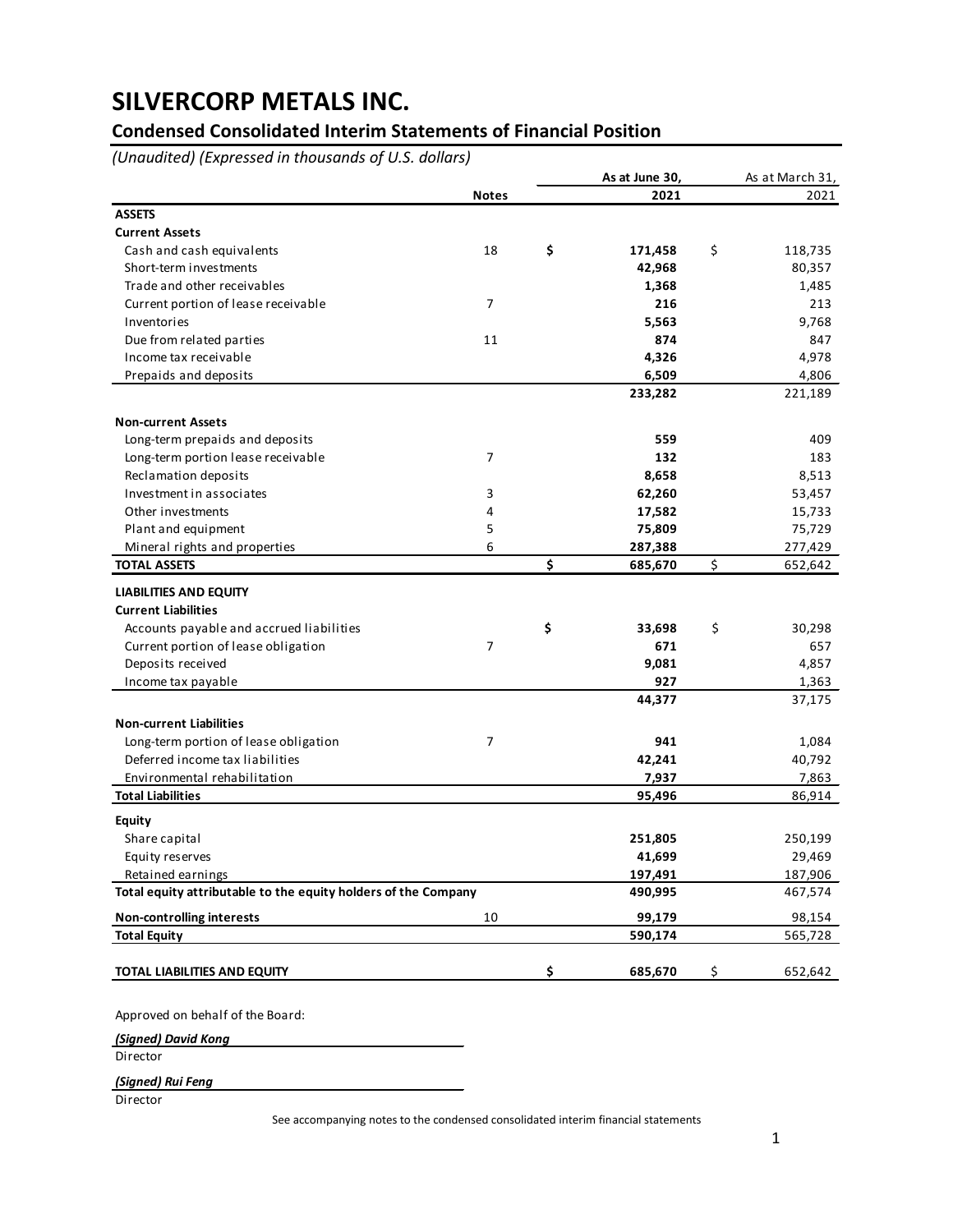## **Condensed Consolidated Interim Statements of Income**

*(Unaudited)(Expressed in thousands of U.S. dollars, except numbers for share and per share figures)*

|                                                                      |              |                         | Three Months Ended June 30,     |  |             |  |  |  |  |  |  |
|----------------------------------------------------------------------|--------------|-------------------------|---------------------------------|--|-------------|--|--|--|--|--|--|
|                                                                      | <b>Notes</b> |                         | 2021                            |  | 2020        |  |  |  |  |  |  |
|                                                                      |              |                         |                                 |  |             |  |  |  |  |  |  |
| Revenue                                                              | 17(b)(c)     | \$                      | 58,819<br>-\$                   |  | 46,705      |  |  |  |  |  |  |
| Cost of mine operations                                              |              |                         |                                 |  |             |  |  |  |  |  |  |
| <b>Production costs</b>                                              |              |                         | 22,485                          |  | 17,747      |  |  |  |  |  |  |
| Depreciation and amortization                                        |              |                         | 6,214                           |  | 5,740       |  |  |  |  |  |  |
| Mineral resource taxes                                               |              |                         | 1,413                           |  | 1,336       |  |  |  |  |  |  |
| Government fees and other taxes                                      | 13           |                         | 691                             |  | 540         |  |  |  |  |  |  |
| General and administrative                                           | 12           |                         | 2,512                           |  | 2,057       |  |  |  |  |  |  |
|                                                                      |              |                         | 33,315                          |  | 27,420      |  |  |  |  |  |  |
| Income from mine operations                                          |              |                         | 25,504                          |  | 19,285      |  |  |  |  |  |  |
| Corporate general and administrative                                 | 12           |                         | 3,838                           |  | 2,687       |  |  |  |  |  |  |
| Property evaluation and business development                         |              |                         | 390                             |  | (3,785)     |  |  |  |  |  |  |
| Foreign exchange loss                                                |              |                         | 450                             |  | 2,670       |  |  |  |  |  |  |
| Loss on disposal of plant and equipment                              | 5            |                         | 85                              |  | 192         |  |  |  |  |  |  |
| Share of loss in associates                                          | 3            |                         | 396                             |  | 161         |  |  |  |  |  |  |
| Loss (gain) on equity investments designated as FVTPL                | 4            |                         | 722                             |  | (5,466)     |  |  |  |  |  |  |
| Other income                                                         |              |                         | (161)                           |  | (248)       |  |  |  |  |  |  |
| Income from operations                                               |              |                         | 19,784                          |  | 23,074      |  |  |  |  |  |  |
| Finance income                                                       | 14           |                         | 1,353                           |  | 947         |  |  |  |  |  |  |
| Finance costs                                                        | 14           |                         | (88)                            |  | (147)       |  |  |  |  |  |  |
| Income before income taxes                                           |              |                         | 21,049                          |  | 23,874      |  |  |  |  |  |  |
| Income tax expense                                                   | 15           |                         | 4,817                           |  | 5,382       |  |  |  |  |  |  |
| Net income                                                           |              | Ś                       | $16,232$ \$                     |  | 18,492      |  |  |  |  |  |  |
| Attributable to:                                                     |              |                         |                                 |  |             |  |  |  |  |  |  |
| Equity holders of the Company                                        |              | \$                      | $12,212$ \$                     |  | 15,491      |  |  |  |  |  |  |
| Non-controlling interests                                            | 10           |                         | 4,020                           |  | 3,001       |  |  |  |  |  |  |
|                                                                      |              | \$                      | \$<br>16,232                    |  | 18,492      |  |  |  |  |  |  |
| Earnings per share attributable to the equity holders of the Company |              |                         |                                 |  |             |  |  |  |  |  |  |
| <b>Basic earnings per share</b>                                      |              | \$                      | 0.07<br>\$                      |  | 0.09        |  |  |  |  |  |  |
| Diluted earnings per share                                           |              | $\overline{\mathsf{s}}$ | $\overline{\mathsf{s}}$<br>0.07 |  | 0.09        |  |  |  |  |  |  |
| Weighted Average Number of Shares Outstanding - Basic                |              |                         | 175,953,077                     |  | 173,997,464 |  |  |  |  |  |  |
| Weighted Average Number of Shares Outstanding - Diluted              |              |                         | 178,524,536                     |  | 176,414,612 |  |  |  |  |  |  |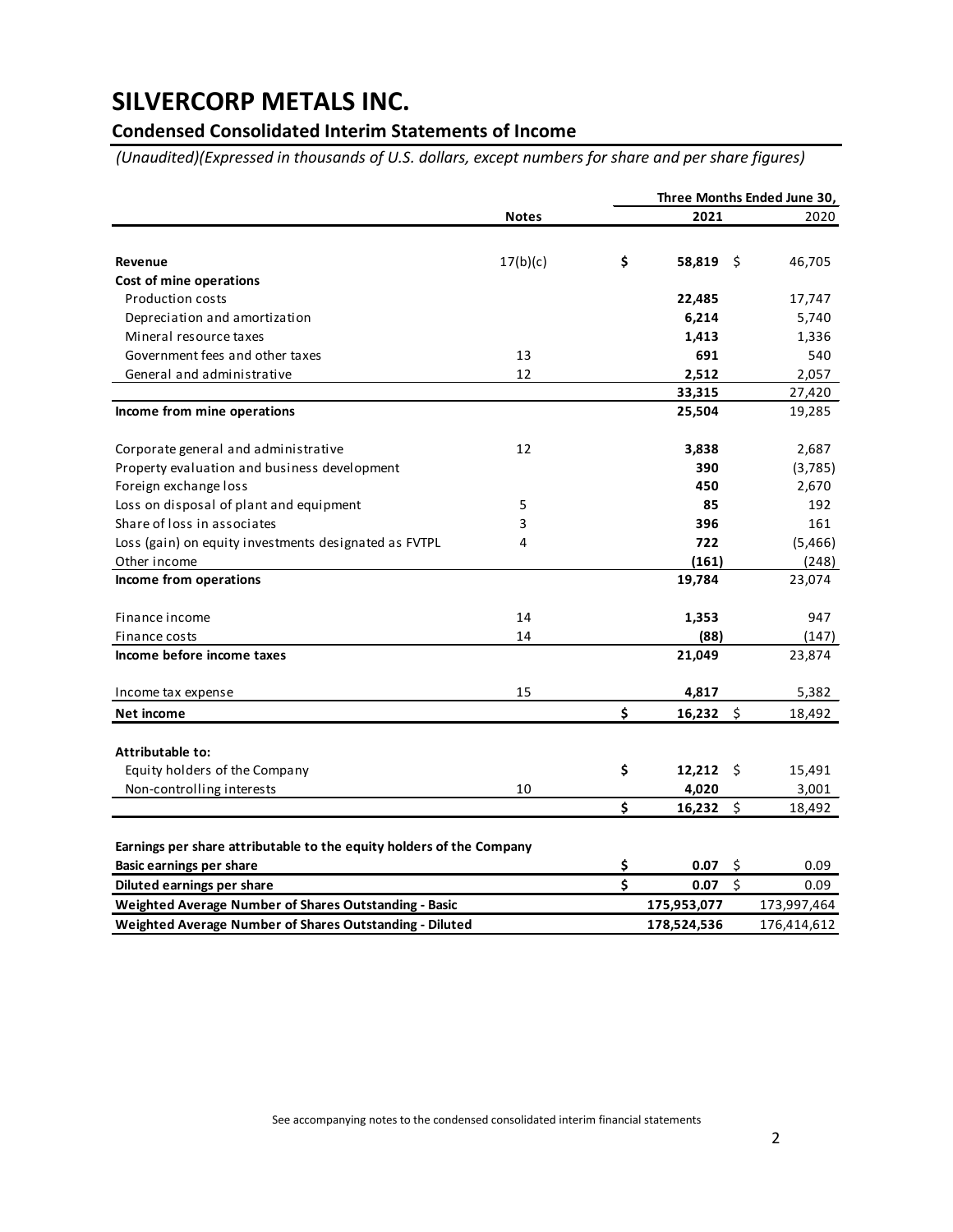## **Condensed Consolidated Interim Statements of Comprehensive Income**

*(Unaudited) (Expressed in thousands of U.S. dollars)*

|                                                                                      |              |    | Three Months Ended June 30, |      |        |  |  |  |
|--------------------------------------------------------------------------------------|--------------|----|-----------------------------|------|--------|--|--|--|
|                                                                                      | <b>Notes</b> |    | 2021                        |      | 2020   |  |  |  |
| Net income                                                                           |              | \$ | $16,232 \quad$ \$           |      | 18,492 |  |  |  |
| Other comprehensive income, net of taxes:                                            |              |    |                             |      |        |  |  |  |
| Items that may subsequently be reclassified to net income or loss:                   |              |    |                             |      |        |  |  |  |
| Currency translation adjustment, net of tax of \$nil                                 |              |    | 7,354                       |      | 6,419  |  |  |  |
| Share of other comprehensive income (loss) in associate                              | 3            |    | 3,605                       |      | (595)  |  |  |  |
| Items that will not subsequently be reclassified to net income or loss:              |              |    |                             |      |        |  |  |  |
| Change in fair value on equity investments designated as FVTOCI, net of tax of \$nil | 4            |    | 495                         |      | 10,906 |  |  |  |
| Other comprehensive income, net of taxes                                             |              | \$ | 11,454                      | Ŝ    | 16,730 |  |  |  |
| Attributable to:                                                                     |              |    |                             |      |        |  |  |  |
| Equity holders of the Company                                                        |              | \$ | 10,553                      | - \$ | 16,467 |  |  |  |
| Non-controlling interests                                                            | 10           |    | 901                         |      | 263    |  |  |  |
|                                                                                      |              | \$ | 11,454                      | \$   | 16,730 |  |  |  |
| Total comprehensive income                                                           |              | Ś  | 27,686                      | \$   | 35,222 |  |  |  |
|                                                                                      |              |    |                             |      |        |  |  |  |
| Attributable to:                                                                     |              |    |                             |      |        |  |  |  |
| Equity holders of the Company                                                        |              | \$ | 22,765                      | -\$  | 31,958 |  |  |  |
| Non-controlling interests                                                            |              |    | 4,921                       |      | 3,264  |  |  |  |
|                                                                                      |              | \$ | 27,686                      | \$   | 35,222 |  |  |  |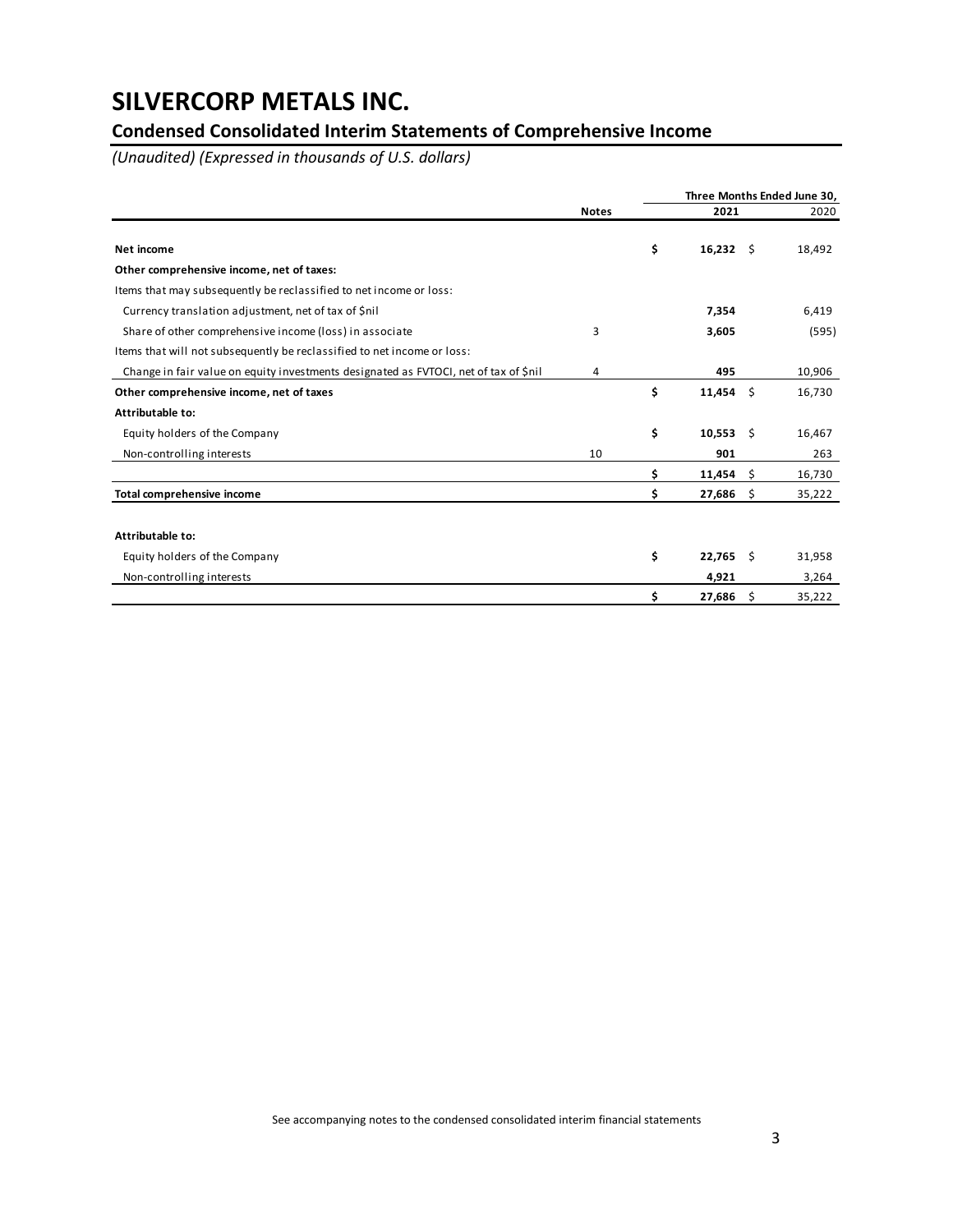## **Condensed Consolidated Interim Statements of Cash Flows**

*(Unaudited) (Expressed in thousands of U.S. dollars)*

|                                                              |                |                   | Three Months Ended June 30, |
|--------------------------------------------------------------|----------------|-------------------|-----------------------------|
|                                                              | <b>Notes</b>   | 2021              | 2020                        |
| Cash provided by                                             |                |                   |                             |
| <b>Operating activities</b>                                  |                |                   |                             |
| Net income                                                   |                | \$<br>$16,232$ \$ | 18,492                      |
| Add (deduct) items not affecting cash:                       |                |                   |                             |
| Finance costs                                                | 14             | 88                | 147                         |
| Depreciation, amortization and depletion                     |                | 6,699             | 6,148                       |
| Share of loss in associates                                  | 3              | 396               | 161                         |
| Income tax expense                                           | 15             | 4,817             | 5,382                       |
| Gain on equity investments designated as FVTPL               | 4              | 722               | (5,466)                     |
| Loss on disposal of plant and equipment                      | 5              | 85                | 192                         |
| Share-based compensation                                     |                | 2,104             | 723                         |
| Reclamation expenditures                                     |                | (87)              | (78)                        |
| Income taxes paid                                            |                | (3,729)           | (2,749)                     |
| Interest paid                                                |                | (20)              | (25)                        |
| Changes in non-cash operating working capital                | 18             | 9,145             | 7,215                       |
| Net cash provided by operating activities                    |                | 36,452            | 30,142                      |
|                                                              |                |                   |                             |
| <b>Investing activities</b>                                  |                |                   |                             |
| Mineral rights and properties                                |                |                   |                             |
| Capital expenditures                                         |                | (10, 059)         | (7, 851)                    |
| Plant and equipment                                          |                |                   |                             |
| Additions                                                    |                | (1, 224)          | (806)                       |
| Proceeds on disposals                                        | 5              | 34                | 1                           |
| Reclamation deposits                                         |                |                   |                             |
| Paid                                                         |                | (43)              | (250)                       |
| Refund                                                       |                |                   | 1,775                       |
| Other investments                                            | 4              |                   | (5,538)                     |
| Acquisition<br>Proceeds on disposals                         | 4              | (2,611)<br>769    | 16,574                      |
| Investment in associates                                     | 3              | (4,960)           | (5,805)                     |
| Net redemptions (purchases) of short-term investments        |                | 38,524            | 890                         |
| Principal received on lease receivable                       | 7              | 54                |                             |
|                                                              |                |                   | 45                          |
| Net cash provided by (used in) investing activities          |                | 20,484            | (965)                       |
| <b>Financing activities</b>                                  |                |                   |                             |
| Related parties                                              |                |                   |                             |
| Repayments received                                          | 11             |                   | 1,423                       |
| Principal payments on lease obligation                       | $\overline{7}$ | (156)             | (132)                       |
| Non-controlling interests                                    |                |                   |                             |
| Distribution                                                 | 10             | (3,896)           | (3, 239)                    |
| Cash dividends distributed                                   | 8(c)           | (2,202)           | (2, 178)                    |
| Proceeds from issuance of common shares                      |                | 754               | 832                         |
| Net cash used in financing activities                        |                | (5,500)           | (3, 294)                    |
| Effect of exchange rate changes on cash and cash equivalents |                | 1,287             | 2,364                       |
| Increase in cash and cash equivalents                        |                | 52,723            | 28,247                      |
| Cash and cash equivalents, beginning of the period           |                | 118,735           | 65,777                      |
| Cash and cash equivalents, end of the period                 |                | \$<br>171,458 \$  | 94,024                      |
| Supplementary cash flow information                          | 18             |                   |                             |
|                                                              |                |                   |                             |

See accompanying notes to the condensed consolidated interim financial statements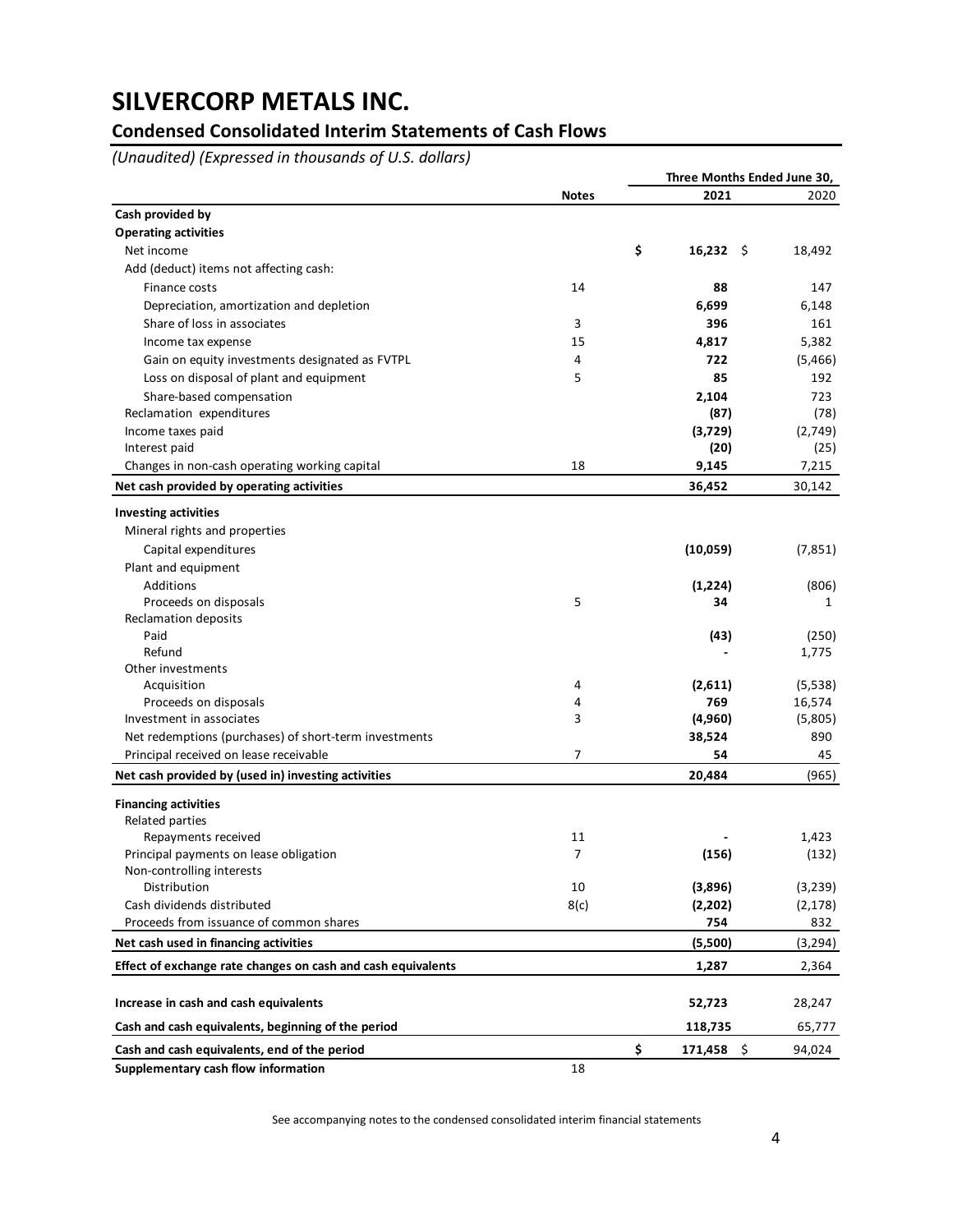## **Condensed Consolidated Interim Statements of Changes in Equity**

*(Unaudited) (Expressed in thousands of U.S. dollars, except numbers for share figures)*

|                                             |       | Share capital |           |          |    | Equity reserves |     |                    |            |                           |                 |             |              |
|---------------------------------------------|-------|---------------|-----------|----------|----|-----------------|-----|--------------------|------------|---------------------------|-----------------|-------------|--------------|
|                                             |       |               |           | Share    |    |                 |     |                    |            | Total equity attributable |                 |             |              |
|                                             |       | Number of     |           | option   |    |                 |     | Accumulated other  | Retained   | to the equity holders of  | Non-controlling |             |              |
|                                             | Notes | shares        | Amount    | reserve  |    | Reserves        |     | comprehensive loss | earnings   | the Company               | interests       |             | Total equity |
| Balance, April 1, 2020                      |       | 173,816,834   | \$243,926 | 15,038   | Ś  | 25,409          | -\$ | $(61,589)$ \$      | 145,898 \$ | 368,682                   | -\$             | 70,290 \$   | 438,972      |
| Options exercised                           |       | 465,006       | 1,122     | (291)    |    |                 |     |                    |            | 831                       |                 |             | 831          |
| Restricted share units vested               |       | 7,625         | 27        | (27)     |    |                 |     |                    |            |                           |                 |             |              |
| Share-based compensation                    |       |               |           | 723      |    |                 |     |                    |            | 723                       |                 |             | 723          |
| Dividends declared                          |       |               |           |          |    |                 |     |                    | (2, 178)   | (2, 178)                  |                 |             | (2, 178)     |
| Distribution to non-controlling interests   |       |               |           |          |    |                 |     |                    |            |                           | (3, 239)        |             | (3, 239)     |
| Comprehensive income                        |       |               |           |          |    |                 |     | 16,467             | 15,491     | 31,958                    | 3,264           |             | 35,222       |
| Balance, June 30, 2020                      |       | 174,289,465   | \$245,075 | \$15,443 | Ŝ. | 25,409          | -Ś  | (45, 122)          | 159,211 \$ | 400,016 \$                |                 | 70,315 \$   | 470,331      |
| Options exercised                           |       | 1,088,332     | 3,702     | (995)    |    |                 |     |                    |            | 2,707                     |                 |             | 2,707        |
| Restricted share units vested               |       | 364,747       | 1,422     | (1, 422) |    |                 |     |                    |            |                           |                 |             |              |
| Share-based compensation                    |       |               |           | 3,584    |    |                 |     |                    |            | 3,584                     |                 |             | 3,584        |
| Dividends declared                          |       |               |           |          |    |                 |     |                    | (2, 190)   | (2, 190)                  |                 |             | (2, 190)     |
| Acquisition of La Yesca                     |       |               |           |          |    |                 |     |                    |            |                           | 9,250           |             | 9,250        |
| Contribution from non-controlling interests |       |               |           |          |    |                 |     |                    |            |                           | 2,500           |             | 2,500        |
| Comprehensive income                        |       |               |           |          |    |                 |     | 32,572             | 30,885     | 63,457                    | 16,089          |             | 79,546       |
| Balance, March 31, 2021                     |       | 175,742,544   | \$250,199 | 16,610   | Ŝ  | 25,409          | - Ś | $(12,550)$ \$      | 187,906 \$ | 467,574                   | Ŝ.              | $98,154$ \$ | 565,728      |
| Options exercised                           |       | 283,333       | 1,003     | (249)    |    |                 |     |                    |            | 754                       |                 |             | 754          |
| Restricted share units vested               |       | 109,086       | 603       | (603)    |    |                 |     |                    |            |                           |                 |             |              |
| Share-based compensation                    |       |               |           | 2,104    |    |                 |     |                    |            | 2,104                     |                 |             | 2,104        |
| Dividends declared                          | 8(c)  |               |           |          |    |                 |     |                    | (2,202)    | (2, 202)                  |                 |             | (2,202)      |
| Distribution to non-controlling interests   | 10    |               |           |          |    |                 |     |                    |            |                           | (3,896)         |             | (3,896)      |
| Contribution to reserves                    |       |               |           |          |    | 425             |     |                    | (425)      |                           |                 |             |              |
| Comprehensive income                        |       |               |           |          |    |                 |     | 10,553             | 12,212     | 22,765                    | 4,921           |             | 27,686       |
| <b>Balance, June 30, 2021</b>               |       | 176,134,963   | \$251,805 | \$17,862 |    | 25,834          |     | $(1,997)$ \$       | 197,491 \$ | 490,995                   |                 | 99,179 \$   | 590,174      |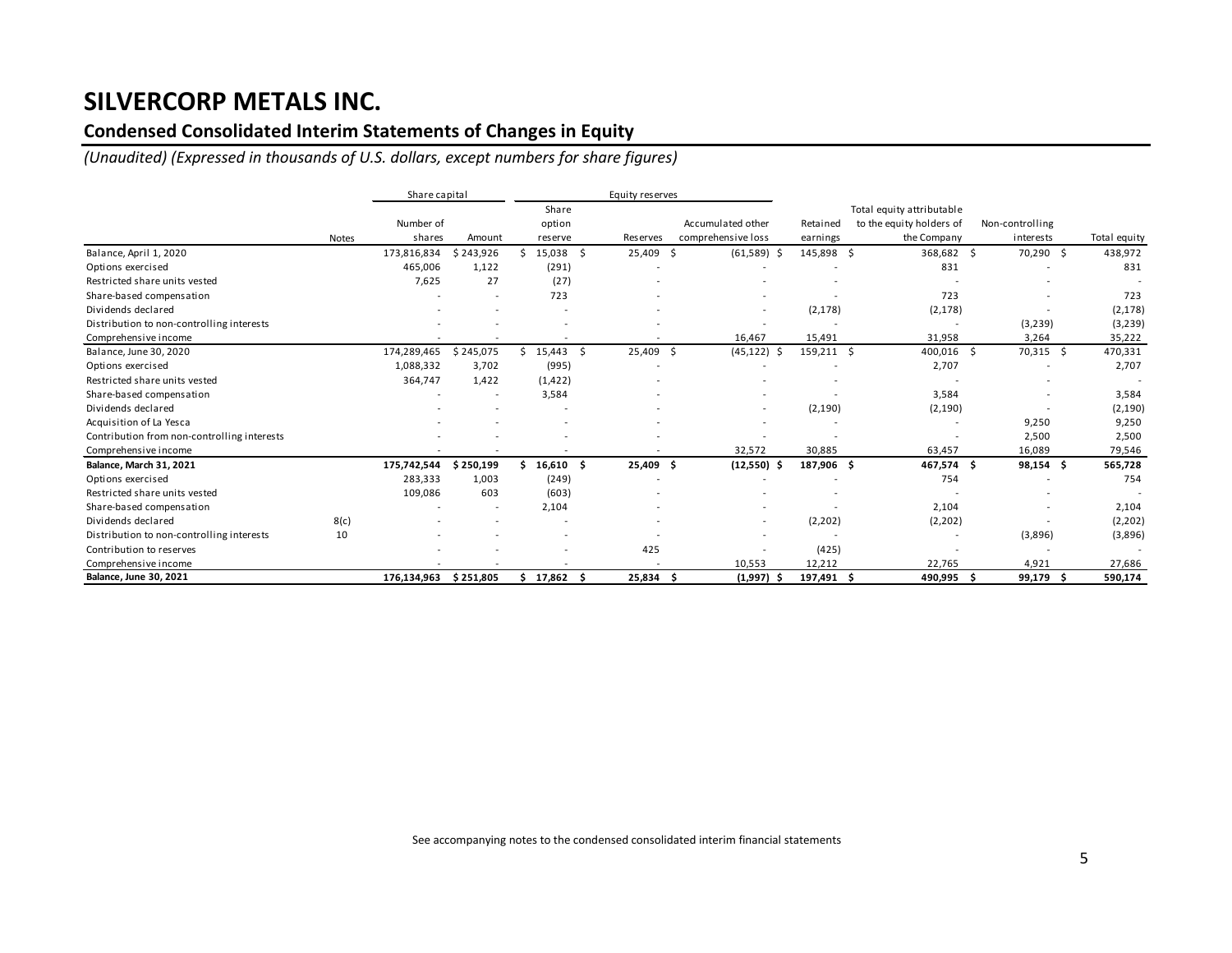## **Notes to Condensed Consolidated Interim Financial Statements as at June 30, 2021 and for three months ended June 30, 2021 and 2020**

*(Unaudited) (Expressed in thousands of U.S. dollars, except numbers for share and per share figures or otherwise stated)*

### **1. CORPORATE INFORMATION**

Silvercorp Metals Inc., along with its subsidiary companies (collectively the "Company"), is engaged in the acquisition, exploration, development, and mining of mineral properties. The Company's producing mines are located in China, and current exploration and development projects are located in Mexico.

The Company is a publicly listed company incorporated in the Province of British Columbia, Canada, with limited liability under the legislation of the Province of British Columbia. The Company's shares are traded on the Toronto Stock Exchange and NYSE American.

The head office, registered address and records office of the Company are located at 1066 West Hastings Street, Suite 1750, Vancouver, British Columbia, Canada, V6E 3X1.

Operating results for the three months ended June 30, 2021, are not necessarily indicative of the results that may be expected for the year ending March 31, 2022.

### **2. SIGNIFICANT ACCOUNTING POLICIES**

#### *(a) Statement of Compliance*

These condensed consolidated interim financial statements have been prepared in accordance with International Accounting Standard 34 – *Interim Financial Reporting ("IAS 34")* of the International Financial Reporting Standards ("IFRS") as issued by the International Accounting Standards Board ("IASB"). These condensed consolidated interim financial statements should be read in conjunction with the Company's audited consolidated financial statements for the year ended March 31, 2021. These condensed consolidated interim financial statements follow the same significant accounting policies set out in note 2 to the audited consolidated financial statements for the year ended March 31, 2021 except for the following:

Property, Plant and Equipment: Proceeds before Intended Use – Amendments to *IAS 16*

In May 2020, the IASB issued *Property, Plant and Equipment — Proceeds before Intended Use*, which prohibits entities deducting from the cost of an item of property, plant and equipment, any proceeds from selling items produced while bringing that asset to the location and condition necessary for it to be capable of operating in the manner intended by management. Instead, an entity recognizes the proceeds from selling such items, and the costs of producing those items, in profit or loss. The amendment is effective for annual reporting periods beginning on or after January 1, 2022 and must be applied retrospectively to items of property, plant and equipment made available for use on or after the beginning of the earliest period presented when the entity first applies the amendment.

The Company adopted this amendment on April 1, 2021 without any material impact.

These condensed consolidated interim financial statements were authorized for issue in accordance with a resolution of the Board of Directors dated August 4, 2021.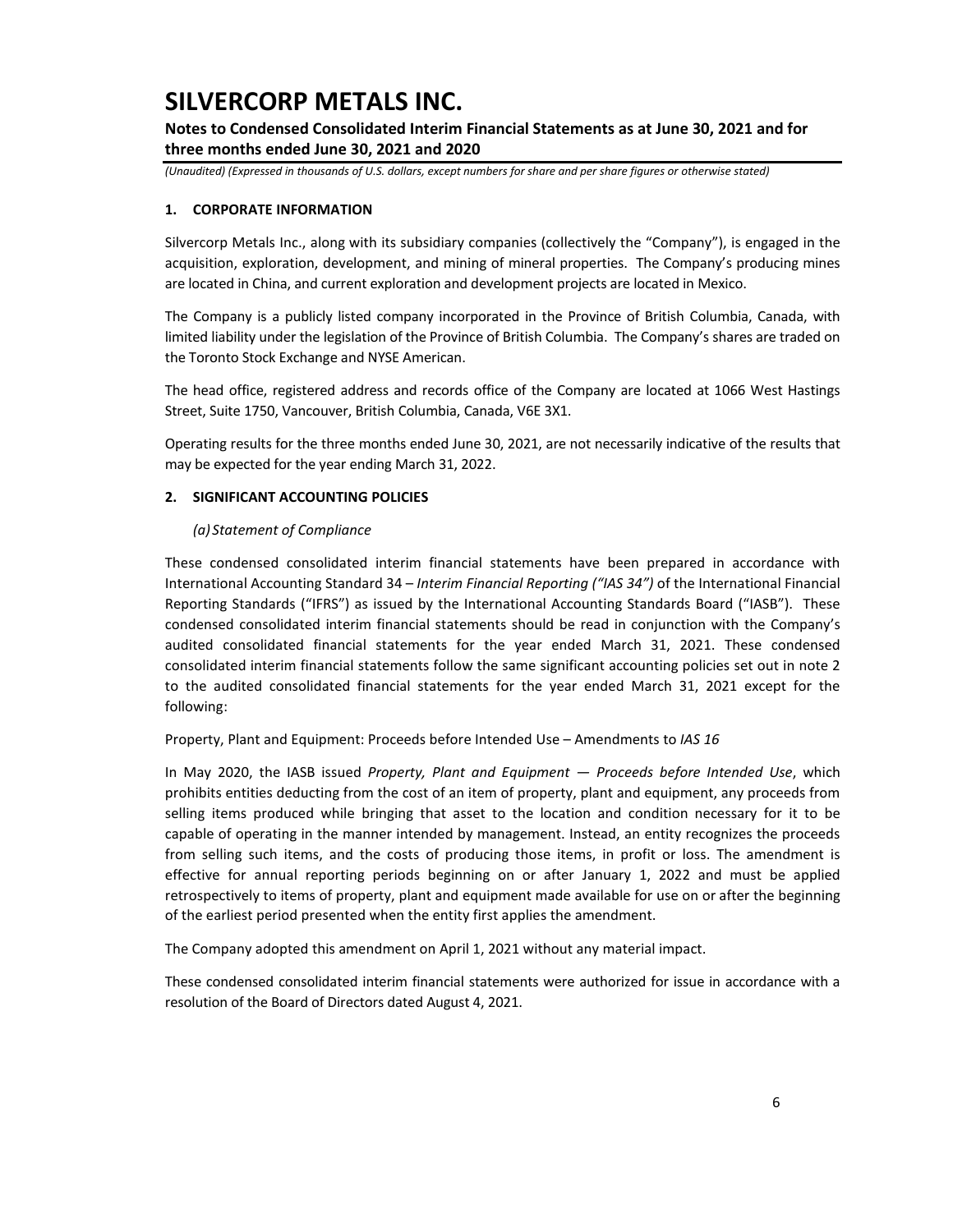### **Notes to Condensed Consolidated Interim Financial Statements as at June 30, 2021 and for three months ended June 30, 2021 and 2020**

*(Unaudited) (Expressed in thousands of U.S. dollars, except numbers for share and per share figures or otherwise stated)*

#### *(b)Basis of Consolidation*

These condensed consolidated interim financial statements include the accounts of the Company and its wholly or partially owned subsidiaries.

Subsidiaries are consolidated from the date on which the Company obtains control up to the date of the disposition of control. Control is achieved when the Company has power over the subsidiary, is exposed or has rights to variable returns from its involvement with the subsidiary and has the ability to use its power to affect its returns.

For non-wholly owned subsidiaries over which the Company has control, the net assets attributable to outside equity shareholders are presented as "non-controlling interests" in the equity section of the consolidated balance sheets. Net income for the period that is attributable to the non-controlling interests is calculated based on the ownership of the non-controlling interest shareholders in the subsidiary. Adjustments to recognize the non-controlling interests' share of changes to the subsidiary's equity are made even if this results in the non-controlling interests having a deficit balance. Changes in the Company's ownership interest in a subsidiary that do not result in a loss of control are recorded as equity transactions. The carrying amount of non-controlling interests is adjusted to reflect the change in the noncontrolling interests' relative interests in the subsidiary and the difference between the adjustment to the carrying amount of non-controlling interest and the Company's share of proceeds received and/or consideration paid is recognized directly in equity and attributed to equity holders of the Company.

Balances, transactions, revenues and expenses between the Company and its subsidiaries are eliminated on consolidation.

|                                                     |                    | Proportion of ownership interest held |                 |           |                      |
|-----------------------------------------------------|--------------------|---------------------------------------|-----------------|-----------|----------------------|
|                                                     |                    | Country of                            | <b>June 30,</b> | March 31, |                      |
| Name of subsidiaries                                | Principal activity | incorporation                         | 2021            | 2021      | Mineral properties   |
| Silvercorp Metals China Inc.                        | Holding company    | Canada                                | 100%            | 100%      |                      |
| Silvercorp Metals (China) Inc.                      | Holding company    | China                                 | 100%            | 100%      |                      |
| 0875786 B.C. LTD.                                   | Holding company    | Canada                                | 100%            | 100%      |                      |
| Fortune Mining Limited                              | Holding company    | BVI (i)                               | 100%            | 100%      |                      |
| Fortune Copper Limited                              | Holding company    | <b>BVI</b>                            | 100%            | 100%      |                      |
| Fortune Gold Mining Limited                         | Holding company    | <b>BVI</b>                            | 100%            | 100%      |                      |
| Victor Resources Ltd.                               | Holding company    | <b>BVI</b>                            | 100%            | 100%      |                      |
| Yangtze Mining Ltd.                                 | Holding company    | <b>BVI</b>                            | 100%            | 100%      |                      |
| Victor Mining Ltd.                                  | Holding company    | <b>BVI</b>                            | 100%            | 100%      |                      |
| Yangtze Mining (H.K.) Ltd.                          | Holding company    | Hong Kong                             | 100%            | 100%      |                      |
| Fortune Gold Mining (H.K.) Limited                  | Holding company    | Hong Kong                             | 100%            | 100%      |                      |
| Wonder Success Limited                              | Holding company    | Hong Kong                             | 100%            | 100%      |                      |
| New Infini Silver Inc. ("New Infini")               | Holding company    | Canada                                | 43.8%           | 43.8%     |                      |
| Infini Metals Inc.                                  | Holding company    | <b>BVI</b>                            | 43.8%           | 43.8%     |                      |
| Infini Resources (Asia) Co. Ltd.                    | Holding company    | Hong Kong                             | 43.8%           | 43.8%     |                      |
| Golden Land (Asia) Ltd.                             | Holding company    | Hong Kong                             | 43.8%           | 43.8%     |                      |
| Henan Huawei Mining Co. Ltd. ("Henan Huawei")       | Mining             | China                                 | 80%             | 80%       | Ying Mining District |
| Henan Found Mining Co. Ltd. ("Henan Found")         | Mining             | China                                 | 77.5%           | 77.5%     |                      |
| Xinshao Yunxiang Mining Co., Ltd. ("Yunxiang")      | Mining             | China                                 | 70%             | 70%       | <b>BYP</b>           |
| Guangdong Found Mining Co. Ltd. ("Guangdong Found") | Mining             | China                                 | 99%             | 99%       | GC                   |
| Infini Resources S.A. de C.V.                       | Mining             | Mexico                                | 43.8%           | 43.8%     | La Yesca             |

Details of the Company's significant subsidiaries which are consolidated are as follows:

(i) British Virgin Islands ("BVI")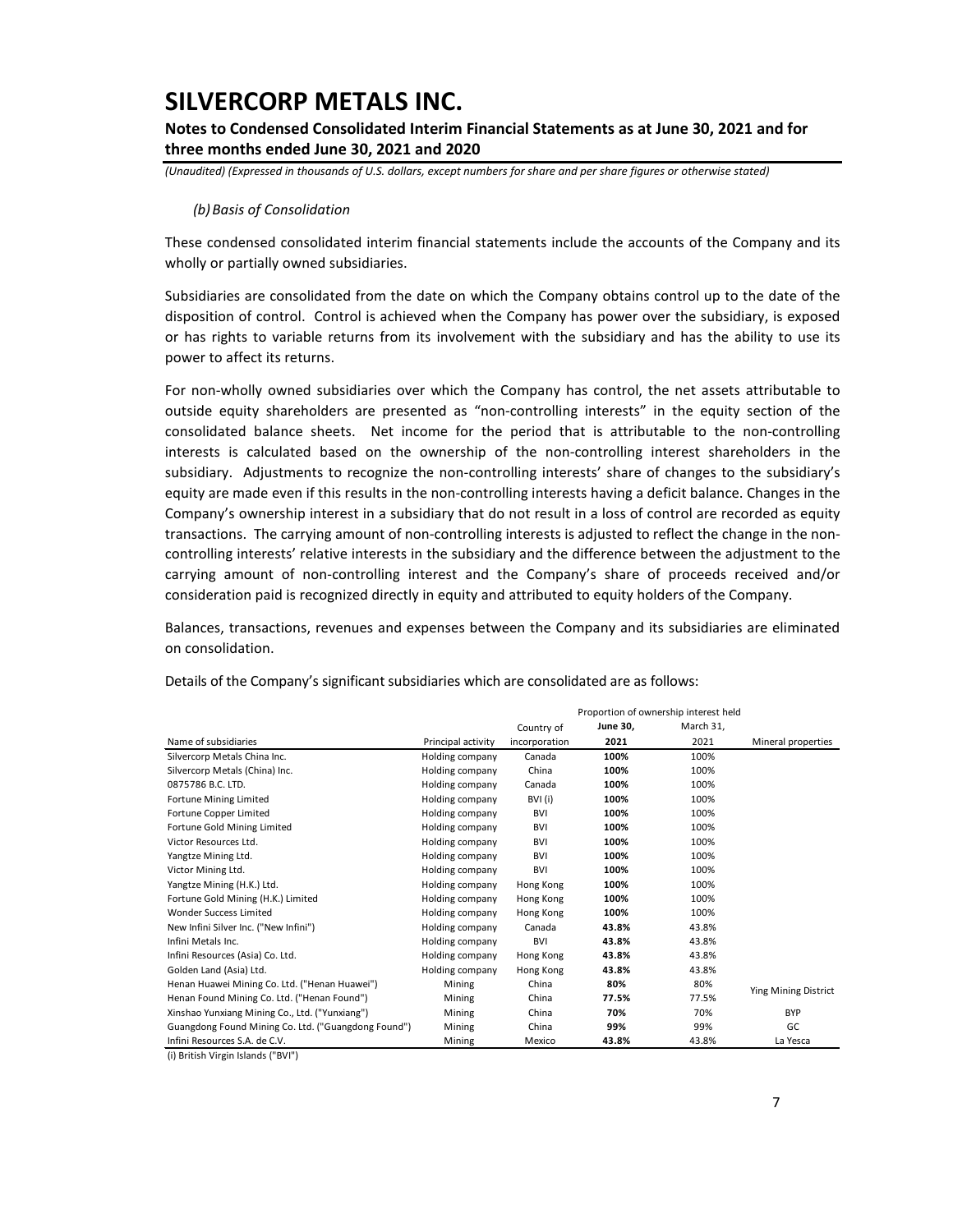## **Notes to Condensed Consolidated Interim Financial Statements as at June 30, 2021 and for three months ended June 30, 2021 and 2020**

*(Unaudited) (Expressed in thousands of U.S. dollars, except numbers for share and per share figures or otherwise stated)*

### *(c) Significant Accounting Judgments and Estimates*

These condensed consolidated interim financial statements follow the same significant accounting judgments and estimates set out in note 2 to the audited consolidated financial statements for the year ended March 31, 2021.

### **3. INVESTMENT IN ASSOCIATES**

### *(a)* Investment in New Pacific Metals Corp.

New Pacific Metals Corp. ("NUAG") is a Canadian public company listed on the Toronto Stock Exchange (symbol: NUAG) and NYSE American (symbol: NEWP). NUAG is a related party of the Company by way of two common directors and one common officer, and the Company accounts for its investment in NUAG using the equity method as it is able to exercise significant influence over the financial and operating policies of NUAG.

As at June 30, 2021, the Company owned 43,917,216 common shares of NUAG (March 31, 2021 – 43,917,216), representing an ownership interest of 28.4% (March 31, 2021 – 28.6%). The summary of the investment in NUAG common shares and its market value as at the respective balance sheet dates are as follows:

|                                     |            |      |          |                   | Value of NUAG's     |  |  |
|-------------------------------------|------------|------|----------|-------------------|---------------------|--|--|
|                                     | Number of  |      |          | common shares per |                     |  |  |
|                                     | shares     |      | Amount   |                   | quoted market price |  |  |
| Balance April 1, 2020               | 42,596,506 | \$.  | 44,555   | Ŝ                 | 148,624             |  |  |
| Participation in public offering    | 1,320,710  |      | 5,805    |                   |                     |  |  |
| WHG Spin-out                        |            |      | (1,793)  |                   |                     |  |  |
| Share of net loss                   |            |      | (1,672)  |                   |                     |  |  |
| Share of other comprehensive loss   |            |      | (2, 324) |                   |                     |  |  |
| Foreign exchange impact             |            |      | 5,828    |                   |                     |  |  |
| Balance March 31, 2021              | 43,917,216 | - \$ | 50,399   | \$                | 181,257             |  |  |
| Share of net loss                   |            |      | (260)    |                   |                     |  |  |
| Share of other comprehensive income |            |      | 3,605    |                   |                     |  |  |
| Foreign exchange impact             |            |      | 707      |                   |                     |  |  |
| <b>Balance June 30, 2021</b>        | 43,917,216 | \$.  | 54,451   | S                 | 211.188             |  |  |

*(b)* Investment in Whitehorse Gold Corp.

Whitehorse Gold Corp. ("WHG") is a Canadian public company listed on the TSX Venture Exchange (symbol: WHG). The Company accounts for its investment in WHG using the equity method as it is able to exercise significant influence over the financial and operating policies of WHG.

On May 14, 2021, the Company participated in a brokered private placement of WHG and purchased 4,000,000 units at a cost of \$4,960. Each unit consisted of one WHG common share and one common share purchase warrant with exercise price of CAD\$2 which expires on May 14, 2026.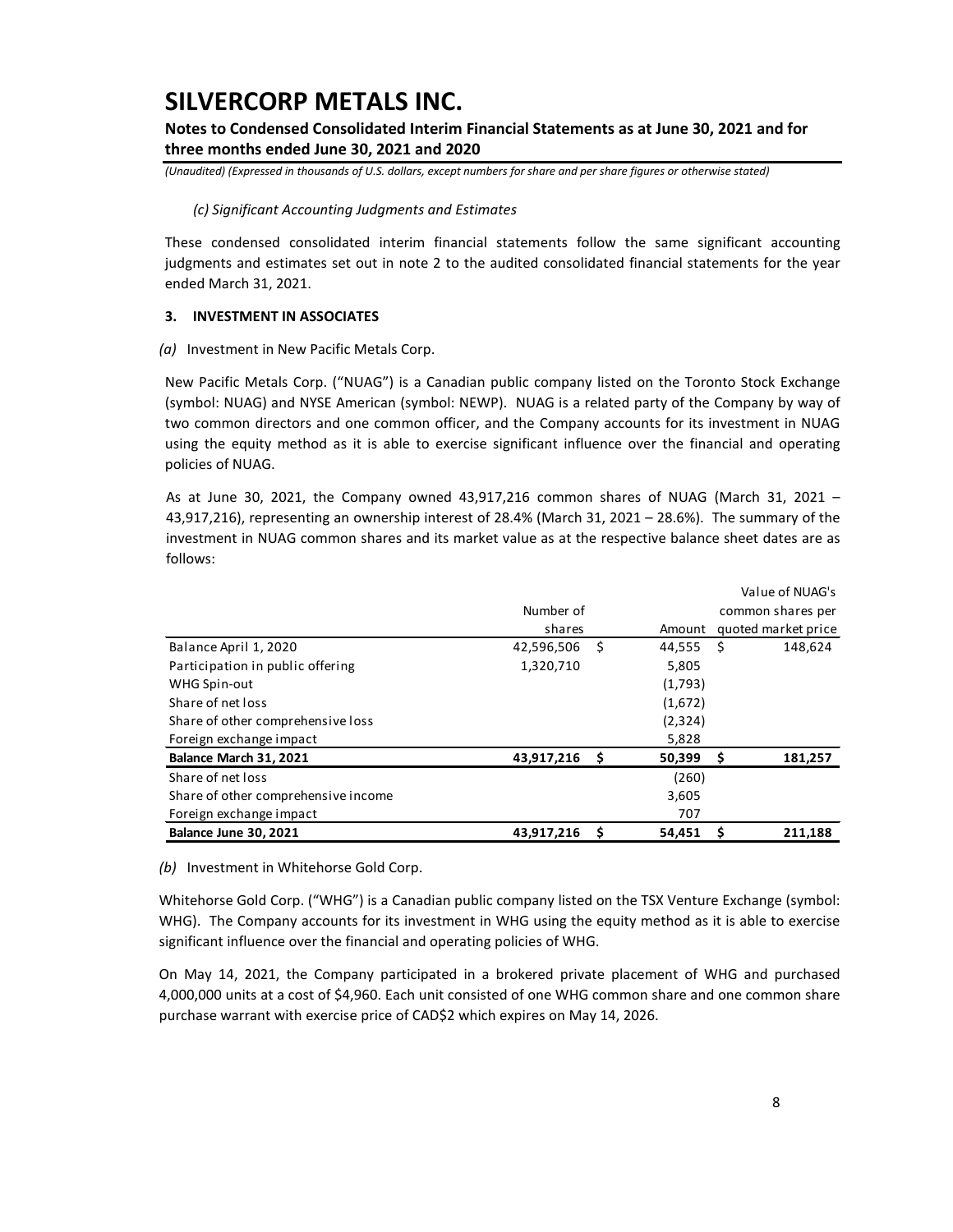## **Notes to Condensed Consolidated Interim Financial Statements as at June 30, 2021 and for three months ended June 30, 2021 and 2020**

*(Unaudited) (Expressed in thousands of U.S. dollars, except numbers for share and per share figures or otherwise stated)*

As at June 30, 2021, the Company owned 15,514,285 common shares of WHG (March 31, 2021 – 11,514,285), representing an ownership interest of 29.5% (March 31, 2021 – 27.0%). The summary of the investment in WHG common shares and its market value as at the respective balance sheet dates are as follows:

|                                    |            |   |                   | Value of WHG's |                     |  |  |
|------------------------------------|------------|---|-------------------|----------------|---------------------|--|--|
|                                    | Number of  |   | common shares per |                |                     |  |  |
|                                    | shares     |   | Amount            |                | quoted market price |  |  |
| Balance April 1, 2020              |            |   |                   |                |                     |  |  |
| Distributed under WHG spin-out     | 5,740,285  |   | 1,793             |                |                     |  |  |
| Participation in private placement | 5,774,000  |   | 1,326             |                |                     |  |  |
| Share of net loss                  |            |   | (174)             |                |                     |  |  |
| Foreign exchange impact            |            |   | 113               |                |                     |  |  |
| Balance March 31, 2021             | 11,514,285 |   | $3,058$ \$        |                | 15,108              |  |  |
| Participation in private placement | 4,000,000  |   | 4,960             |                |                     |  |  |
| Share of net loss                  |            |   | (136)             |                |                     |  |  |
| Foreign exchange impact            |            |   | (73)              |                |                     |  |  |
| <b>Balance June 30, 2021</b>       | 15,514,285 | S | 7,809             |                | 18,776              |  |  |

### **4. OTHER INVESTMENTS**

|                                         | June 30, 2021 | March 31, 2021 |
|-----------------------------------------|---------------|----------------|
| Equity investments designated as FVTOCI |               |                |
| Public companies                        | \$<br>2,749   | \$<br>2,966    |
| Private companies                       | 2,322         | 2,289          |
|                                         | 5,071         | 5,255          |
| Equity investments designated as FVTPL  |               |                |
| Public companies                        | 10,529        | 10,478         |
| Private companies                       | 1,982         |                |
|                                         | 12,511        | 10,478         |
| Total                                   | \$<br>17,582  | 15,733         |

Investments in publicly traded companies represent equity interests of other publicly-trading mining companies that the Company has acquired through the open market or through private placements. Investment in equity instruments that are held for trading are classified as FVTPL. For other investment in equity instruments, the Company can make an irrevocable election, on an instrument-by-instrument basis, to designate them as FVTOCI.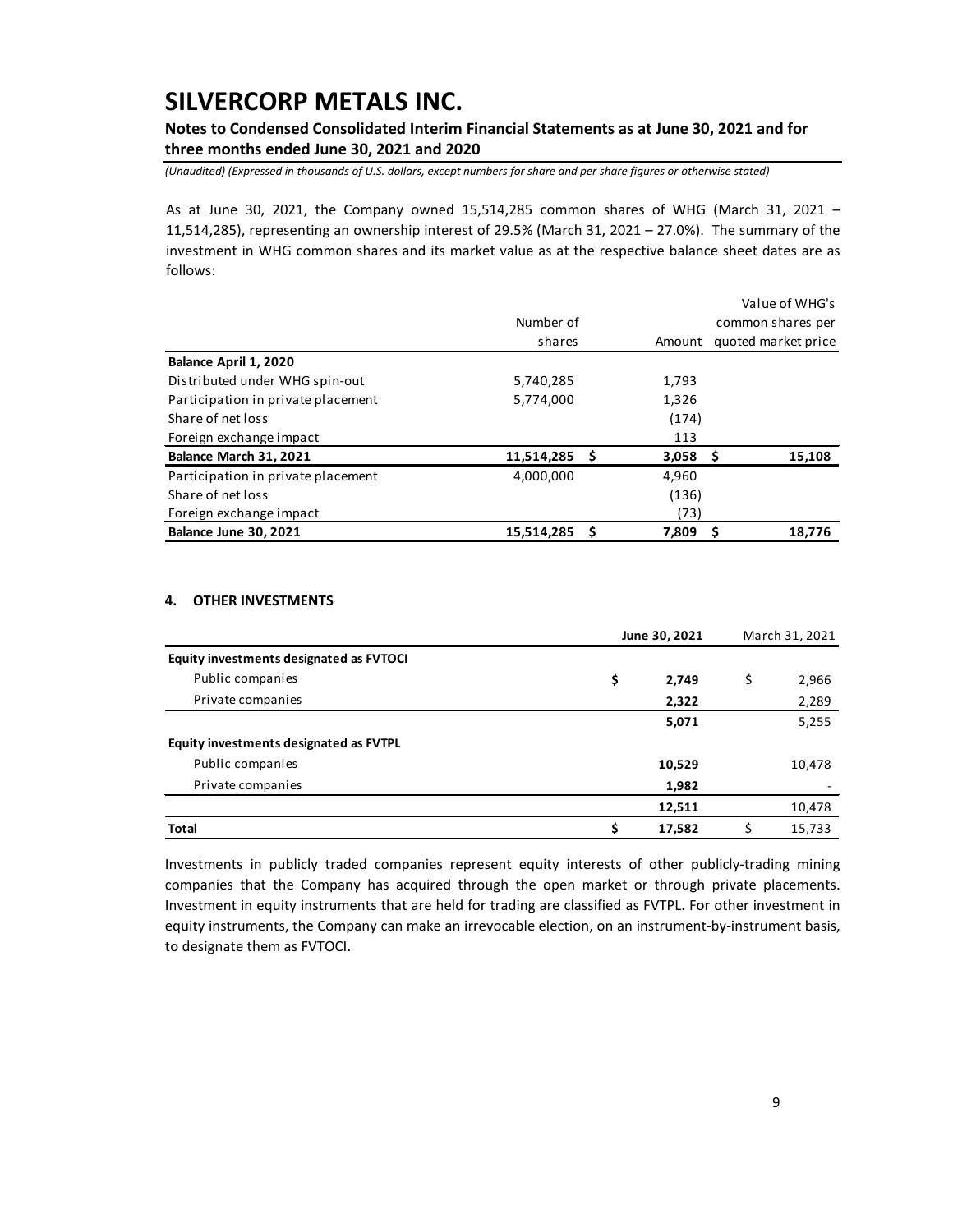## **Notes to Condensed Consolidated Interim Financial Statements as at June 30, 2021 and for three months ended June 30, 2021 and 2020**

*(Unaudited) (Expressed in thousands of U.S. dollars, except numbers for share and per share figures or otherwise stated)*

The continuity of such investments is as follows:

|                                                 |                   |      | <b>Accumulated fair</b> | <b>Accumulated fair</b> |
|-------------------------------------------------|-------------------|------|-------------------------|-------------------------|
|                                                 |                   |      | value change            | value change            |
|                                                 | <b>Fair Value</b> |      | included in OCI         | included in P&L         |
| April 1, 2020                                   | \$<br>8,750       | Ŝ.   | $(34,879)$ \$           |                         |
| Gain on equity investments designated as FVTOCI | 12,069            |      | 12,069                  |                         |
| Gain on equity investments designated as FVTPL  | 7,188             |      |                         | 7,188                   |
| Acquisition                                     | 12,708            |      |                         |                         |
| Disposal                                        | (19, 301)         |      |                         |                         |
| Reclassified to short-term investments          | (7, 511)          |      |                         |                         |
| Impact of foreign currency translation          | 1,830             |      |                         |                         |
| March 31, 2021                                  | \$<br>15,733      | - \$ | $(22,810)$ \$           | 7,188                   |
| Gain on equity investments designated as FVTOCI | 495               |      | 495                     |                         |
| Gain on equity investments designated as FVTPL  | (722)             |      |                         | (722)                   |
| Acquisition                                     | 2,611             |      |                         |                         |
| Disposal                                        | (769)             |      |                         |                         |
| Impact of foreign currency translation          | 234               |      |                         |                         |
| June 30, 2021                                   | \$<br>17,582      | S    | $(22,315)$ \$           | 6,466                   |

### **5. PLANT AND EQUIPMENT**

Plant and equipment consist of:

|                                                       |    | Land use rights |     | Office       |      |                |    | Motor          |     | Construction             |      |           |
|-------------------------------------------------------|----|-----------------|-----|--------------|------|----------------|----|----------------|-----|--------------------------|------|-----------|
| Cost                                                  |    | and building    |     | equipment    |      | Machinery      |    | vehicles       |     | in progress              |      | Total     |
| Balance as at April 1, 2020                           | \$ | 96,454          | Ś.  | 8,010        | - \$ | 25,800         | \$ | 6,416          | Ŝ.  | $2,136$ \$               |      | 138,816   |
| Additions                                             |    | 182             |     | 864          |      | 1,117          |    | 1,059          |     | 7,189                    |      | 10,411    |
| <b>Disposals</b>                                      |    | (205)           |     | (250)        |      | (291)          |    | (480)          |     |                          |      | (1,226)   |
| Reclassification of asset groups <sup>(1)</sup>       |    | 5,579           |     | 325          |      | 2,221          |    | $\overline{a}$ |     | (8, 125)                 |      |           |
| Impact of foreign currency translation                |    | 8,141           |     | 711          |      | 2,227          |    | 542            |     | 142                      |      | 11,763    |
| Balance as at March 31, 2021                          | \$ | 110,151         | S.  | $9,660$ \$   |      | 31,074 \$      |    | $7,537$ \$     |     | $1,342 \quad$ \$         |      | 159,764   |
| Additions                                             |    | 30              |     | 407          |      | 180            |    | 127            |     | 301                      |      | 1,045     |
| <b>Disposals</b>                                      |    | (219)           |     | (31)         |      | (176)          |    | (10)           |     |                          |      | (436)     |
| Reclassification of asset groups <sup>(1)</sup>       |    | 131             |     |              |      |                |    |                |     | (131)                    |      |           |
| Impact of foreign currency translation                |    | 1,611           |     | 134          |      | 460            |    | 110            |     | 17                       |      | 2,332     |
| Ending balance as at June 30, 2021                    | \$ | 111,704         | Ŝ.  | 10,170       | \$.  | 31,538         | Ŝ. | 7,764          | −\$ | 1,529                    | - \$ | 162,705   |
| Impairment, accumulated depreciation and amortization |    |                 |     |              |      |                |    |                |     |                          |      |           |
| Balance as at April 1, 2020                           | \$ | $(43,987)$ \$   |     | $(5,375)$ \$ |      | $(18, 168)$ \$ |    | $(4,564)$ \$   |     |                          | $-5$ | (72,094)  |
| <b>Disposals</b>                                      |    | 90              |     | 228          |      | 176            |    | 388            |     |                          |      | 882       |
| Depreciation and amortization                         |    | (3,921)         |     | (630)        |      | (1,629)        |    | (496)          |     |                          |      | (6,676)   |
| Impact of foreign currency translation                |    | (3,752)         |     | (469)        |      | (1,550)        |    | (376)          |     |                          |      | (6, 147)  |
| Balance as at March 31, 2021                          | \$ | $(51,570)$ \$   |     | $(6,246)$ \$ |      | $(21, 171)$ \$ |    | $(5,048)$ \$   |     | $\overline{a}$           | Ś.   | (84,035)  |
| <b>Disposals</b>                                      |    | 124             |     | 28           |      | 156            |    | 9              |     |                          |      | 317       |
| Depreciation and amortization                         |    | (1,084)         |     | (201)        |      | (517)          |    | (150)          |     |                          |      | (1,952)   |
| Impact of foreign currency translation                |    | (752)           |     | (87)         |      | (313)          |    | (74)           |     |                          |      | (1,226)   |
| Ending balance as at June 30, 2021                    | \$ | $(53,282)$ \$   |     | $(6,506)$ \$ |      | $(21, 845)$ \$ |    | $(5,263)$ \$   |     | $\overline{\phantom{a}}$ | -\$  | (86, 896) |
| <b>Carrying amounts</b>                               |    |                 |     |              |      |                |    |                |     |                          |      |           |
| Balance as at March 31, 2021                          | \$ | 58,581          | Ŝ.  | 3,414        | Ś    | 9,903          | Ś. | 2,489          | Ś.  | 1,342                    | - \$ | 75,729    |
| Ending balance as at June 30, 2021                    | Ś  | 58,422          | \$. | 3,664        | \$   | 9,693          | \$ | 2,501          | \$  | 1,529                    | -\$  | 75,809    |

 $(1)$  When an asset is available for use, it is reclassified from construction in progress to one of the appropriate plant and equipment categories.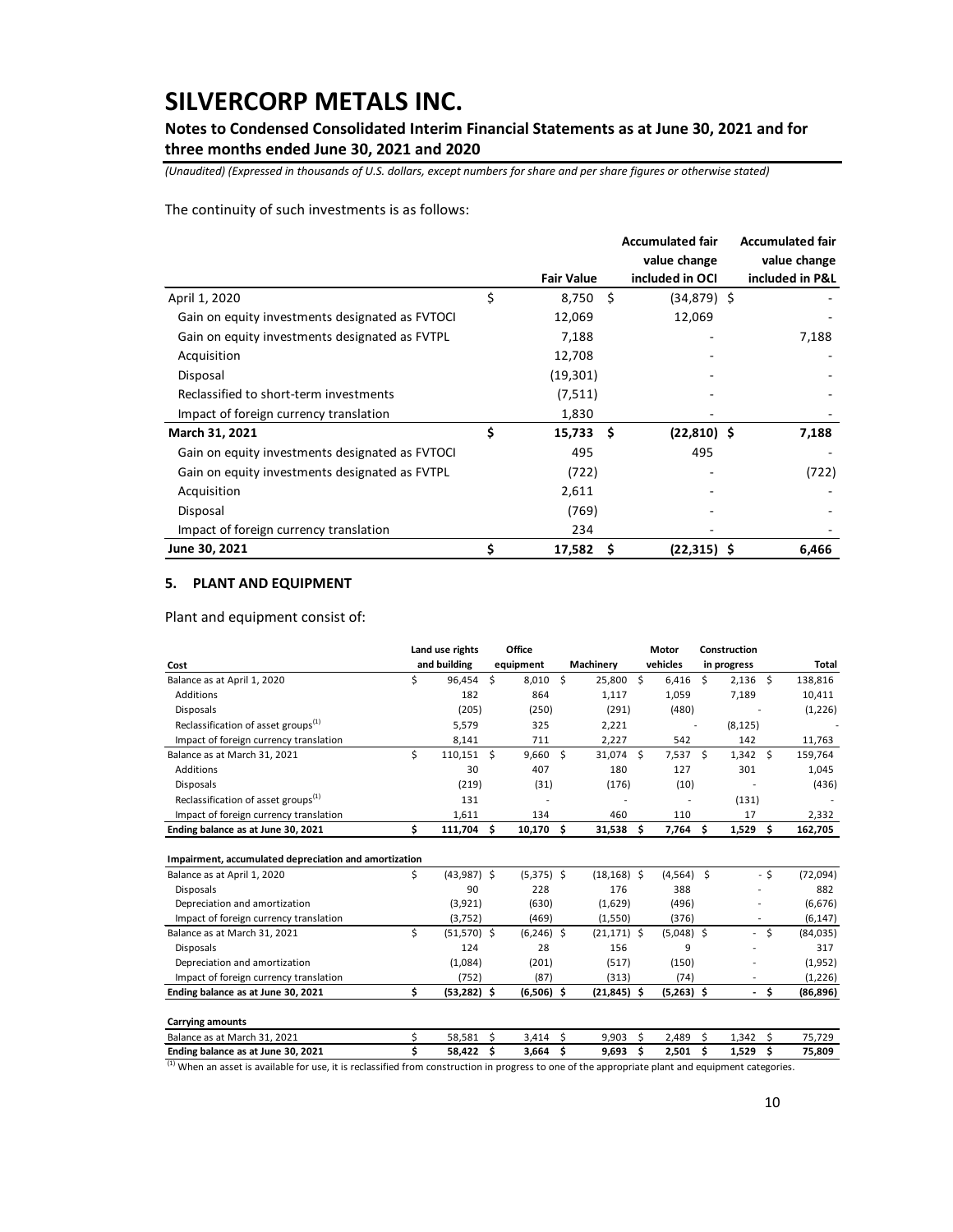## **Notes to Condensed Consolidated Interim Financial Statements as at June 30, 2021 and for three months ended June 30, 2021 and 2020**

*(Unaudited) (Expressed in thousands of U.S. dollars, except numbers for share and per share figures or otherwise stated)*

| Carrying amounts as at June 30, 2021  |    | <b>Ying Mining District</b> |    | <b>BYP</b> |   | GC     |     | Other |   | Total  |
|---------------------------------------|----|-----------------------------|----|------------|---|--------|-----|-------|---|--------|
| Land use rights and building          | \$ | 41,146                      | Ŝ. | 3,016      | Ŝ | 12,352 | - Ś | 1,908 | Ŝ | 58,422 |
| Office equipment                      |    | 2,872                       |    | 18         |   | 440    |     | 334   |   | 3,664  |
| Machinery                             |    | 7,007                       |    | 197        |   | 2,489  |     |       |   | 9,693  |
| Motor vehicles                        |    | 1,923                       |    | 19         |   | 345    |     | 214   |   | 2,501  |
| Construction in progress              |    | 953                         |    | 541        |   | 35     |     |       |   | 1,529  |
| Total                                 |    | 53,901                      | S  | 3,791      | S | 15,661 | S   | 2,456 | S | 75,809 |
| Carrying amounts as at March 31, 2021 |    | Ying Mining District        |    | <b>BYP</b> |   | GC     |     | Other |   | Total  |
| Land use rights and building          | Ś  | 41.177                      | Ŝ. | 3.047      | Ŝ | 12,369 | Ŝ   | 1.988 | S | 58,581 |
| Office equipment                      |    | 2,647                       |    | 20         |   | 448    |     | 299   |   | 3,414  |
| Machinery                             |    | 7,114                       |    | 213        |   | 2,576  |     | -     |   | 9,903  |
| Motor vehicles                        |    | 1,917                       |    | 20         |   | 359    |     | 193   |   | 2,489  |
| Construction in progress              |    | 796                         |    | 533        |   | 13     |     | -     |   | 1,342  |
| Total                                 |    | 53,651                      | Ŝ  | 3,833      | Ś | 15,765 | Ś   | 2,480 | Ś | 75,729 |

During the three months ended June 30, 2021, certain plant and equipment were disposed for proceeds of \$34 (three months ended June 30, 2020 - \$1) and loss of \$85 (three months ended June 30, 2020 - loss of \$192).

#### **6. MINERAL RIGHTS AND PROPERTIES**

Mineral rights and properties consist of:

|                                      |                             |                 |      | Producing and development properties |    | <b>Exploration and evaluation</b> |      |                          |     |            |
|--------------------------------------|-----------------------------|-----------------|------|--------------------------------------|----|-----------------------------------|------|--------------------------|-----|------------|
| Cost                                 | <b>Ying Mining District</b> |                 |      | <b>BYP</b>                           |    | GC                                |      | La Yesca                 |     | Total      |
| Balance as at April 1, 2020          | Ś                           | 293,136         | - \$ | 63,572 \$                            |    | 103,311                           | Ś.   | ۰.                       | Ś   | 460,019    |
| Capitalized expenditures             |                             | 31,138          |      | 30                                   |    | 3,890                             |      | 87                       |     | 35,145     |
| Acquisition (Note 3)                 |                             |                 |      |                                      |    |                                   |      | 16,660                   |     | 16,660     |
| Environmental rehabiliation          |                             | (1,268)         |      | (135)                                |    | (207)                             |      |                          |     | (1,610)    |
| Foreign currency translation impact  |                             | 24.994          |      | 1,142                                |    | 8,616                             |      |                          |     | 34,752     |
| Balance as at March 31, 2021         | Ś                           | 348,000         | - \$ | 64,609 \$                            |    | 115,610                           | Ś.   | 16.747                   | Š.  | 544,966    |
| Capitalized expenditures             |                             | 8,832           |      |                                      |    | 1,181                             |      | 114                      |     | 10,127     |
| Foreign currency translation impact  |                             | 5,080           |      | 219                                  |    | 1,688                             |      |                          |     | 6,987      |
| Ending balance as at June 30, 2021   | Ś.                          | 361,912         | - Ś  | 64,828                               | \$ | 118,479                           | \$   | 16.861                   | Ś.  | 562,080    |
| Impairment and accumulated depletion |                             |                 |      |                                      |    |                                   |      |                          |     |            |
| Balance as at April 1, 2020          | Ś                           | $(100, 390)$ \$ |      | $(56,688)$ \$                        |    | (78, 355)                         | Ŝ.   |                          | Ś   | (235, 433) |
| Depletion                            |                             | (13, 921)       |      |                                      |    | (2, 419)                          |      |                          |     | (16, 340)  |
| Foreign currency translation impact  |                             | (8,666)         |      | (576)                                |    | (6, 522)                          |      |                          |     | (15, 764)  |
| Balance as at March 31, 2021         | Ś                           | $(122, 977)$ \$ |      | $(57,264)$ \$                        |    | (87, 296)                         | Ŝ.   | $\overline{\phantom{a}}$ | Ś   | (267, 537) |
| Depletion                            |                             | (3, 125)        |      |                                      |    | (848)                             |      |                          |     | (3,973)    |
| Foreign currency translation impact  |                             | (1,795)         |      | (112)                                |    | (1, 275)                          |      |                          |     | (3, 182)   |
| Ending balance as at June 30, 2021   | \$                          | $(127, 897)$ \$ |      | $(57, 376)$ \$                       |    | (89,419)                          | - \$ | $\blacksquare$           | \$. | (274, 692) |
| <b>Carrying amounts</b>              |                             |                 |      |                                      |    |                                   |      |                          |     |            |
| Balance as at March 31, 2021         |                             | 225,023         |      | 7,345                                | ς  | 28,314                            | \$   | 16,747                   | S   | 277,429    |
| Ending balance as at June 30, 2021   |                             | 234,015         | Ŝ    | 7,452                                | Ŝ  | 29,060                            | \$   | 16,861                   |     | 287,388    |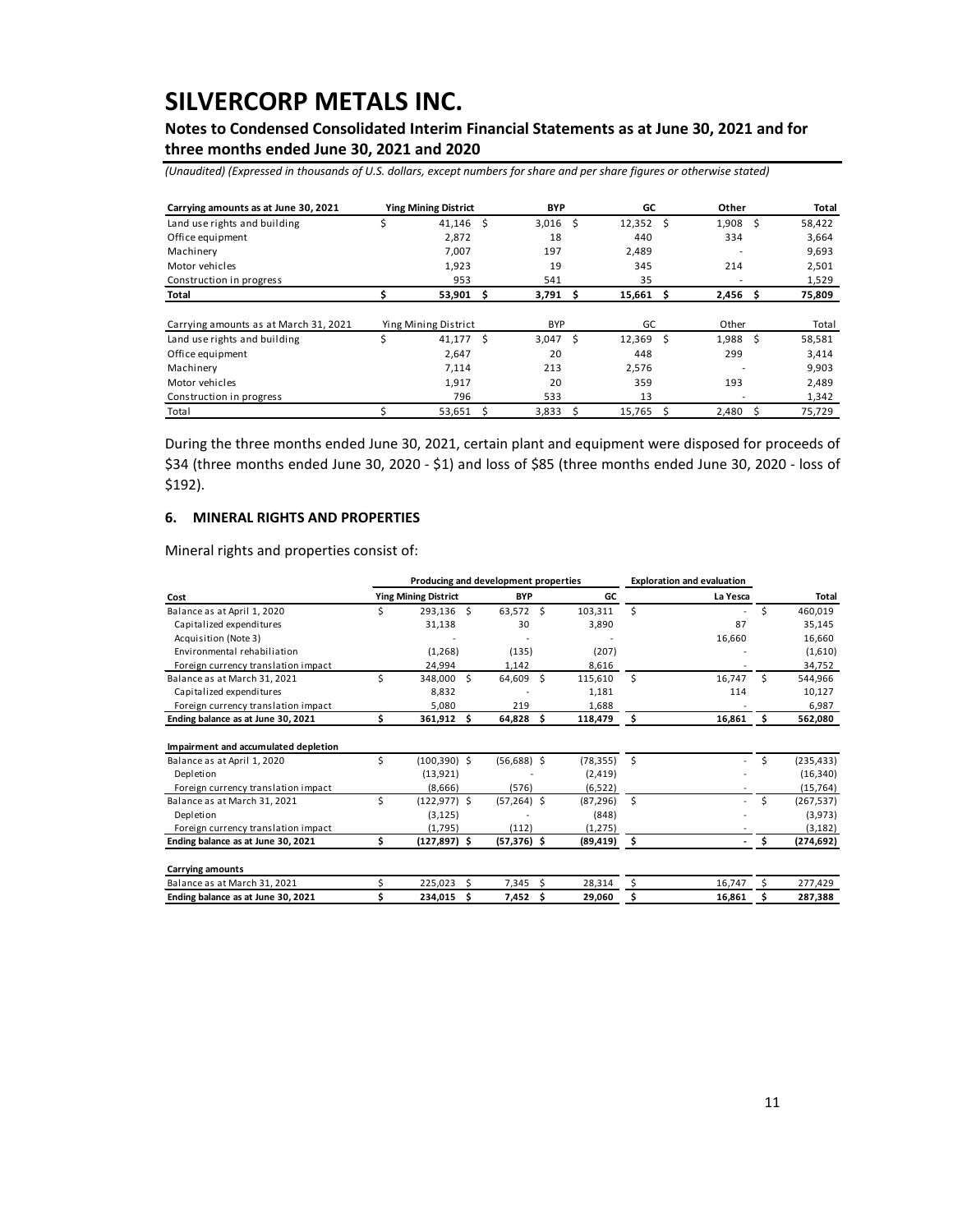**Notes to Condensed Consolidated Interim Financial Statements as at June 30, 2021 and for three months ended June 30, 2021 and 2020**

*(Unaudited) (Expressed in thousands of U.S. dollars, except numbers for share and per share figures or otherwise stated)*

### **7. LEASES**

The following table summarizes changes in the Company's lease receivable and lease obligation related to the Company's office lease and sublease.

|                                | Lease Receivable | <b>Lease Obligation</b> |    |       |
|--------------------------------|------------------|-------------------------|----|-------|
| Balance, April 1, 2020         | \$               | 534 \$                  |    | 2,069 |
| Interest accrual               |                  | 24                      |    | 95    |
| Interest received or paid      |                  | (24)                    |    | (95)  |
| Principal repayment            |                  | (196)                   |    | (563) |
| Foreign exchange impact        |                  | 58                      |    | 235   |
| <b>Balance, March 31, 2021</b> | \$               | 396                     | S  | 1,741 |
| Interest accrual               |                  | 5                       |    | 20    |
| Interest received or paid      |                  | (5)                     |    | (20)  |
| Principal repayment            |                  | (54)                    |    | (156) |
| Foreign exchange impact        |                  | 6                       |    | 27    |
| <b>Balance, June 30, 2021</b>  | \$               | 348                     | -S | 1,612 |
| Less: current portion          |                  | (216)                   |    | (671) |
| <b>Non-current portion</b>     | Ś                | 132                     | S  | 941   |

The following table presents a reconciliation of the Company's undiscounted cash flows to their present value for its lease receivable and lease obligation as at June 30, 2021:

|                                  | <b>Lease Receivable</b> | <b>Lease Obligation</b> |  |       |
|----------------------------------|-------------------------|-------------------------|--|-------|
| Within 1 year                    |                         | 234                     |  | 703   |
| Between 2 to 5 years             |                         | 128                     |  | 1,029 |
| <b>Total undiscounted amount</b> |                         | 362                     |  | 1,732 |
| Less future interest             |                         | (14)                    |  | (120) |
| <b>Total discounted amount</b>   |                         | 348 <sup>5</sup>        |  | 1,612 |
| Less: current portion            |                         | (216)                   |  | (671) |
| Non-current portion              |                         | 132                     |  | 941   |

The lease receivable and lease obligation were discounted using an estimated incremental borrowing rate of 5%.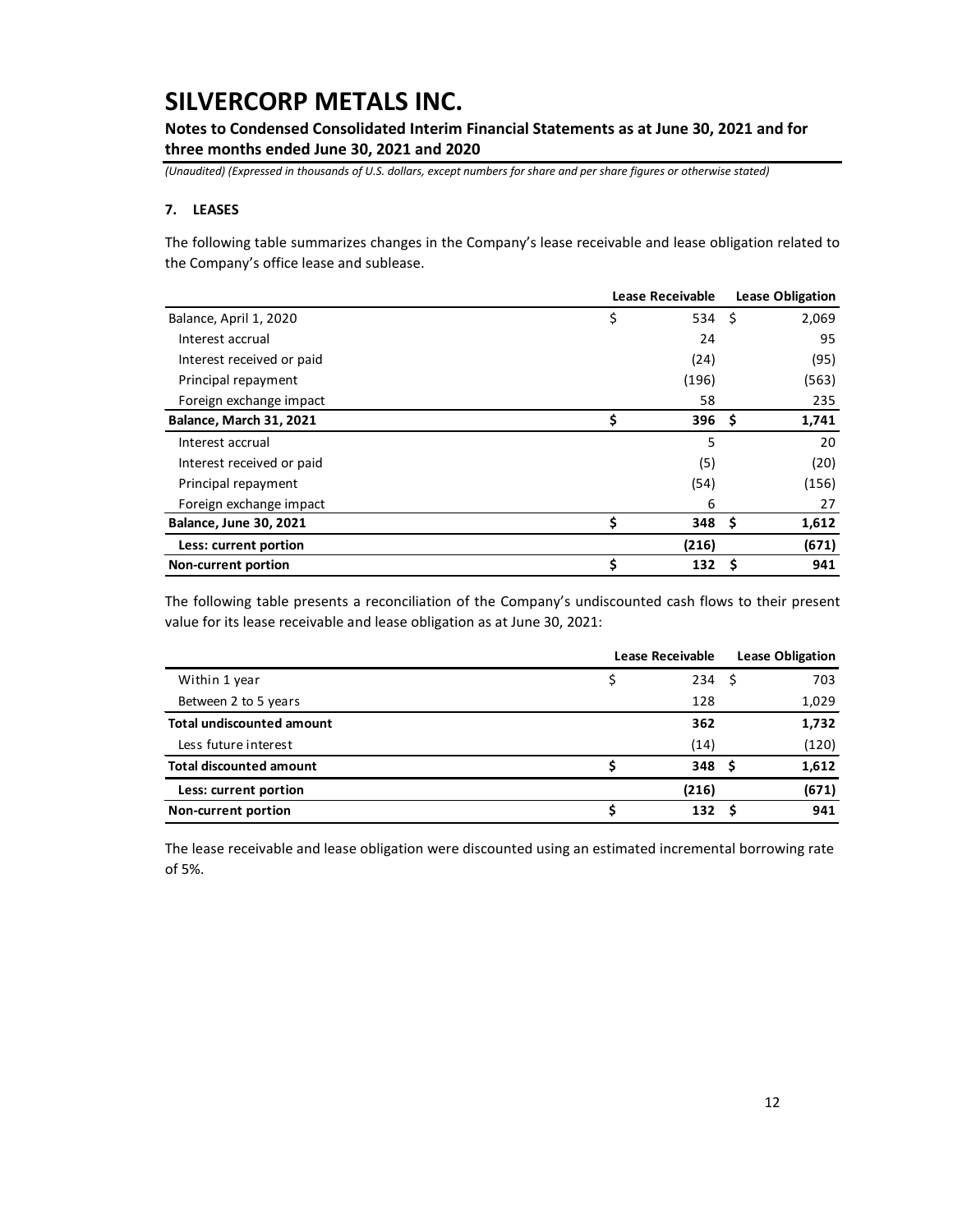## **Notes to Condensed Consolidated Interim Financial Statements as at June 30, 2021 and for three months ended June 30, 2021 and 2020**

*(Unaudited) (Expressed in thousands of U.S. dollars, except numbers for share and per share figures or otherwise stated)*

### **8. SHARE CAPITAL**

#### *(a) Authorized*

Unlimited number of common shares without par value. All shares issued as at June 30, 2021 were fully paid.

### *(b) Share-based compensation*

The Company has a share-based compensation plan (the "Plan") which consists of stock options, restricted share units (the "RSUs") and performance share units (the "PSUs"). The Plan allows for the maximum number of common shares to be reserved for issuance on any share-based compensation to be a rolling 10% of the issued and outstanding common shares from time to time. Furthermore, no more than 3% of the reserve may be granted in the form of RSUs and PSUs.

For the three months ended June 30, 2021, a total of \$2,104, respectively (three months ended June 30, 2020 - \$723) in share-based compensation expense was recognized and included in the general and administrative expenses and property evaluation and business development expenses on the condensed consolidated interim statements of income.

### *(i) Stock options*

The following is a summary of option transactions:

|                               |                  | Weighted average   |
|-------------------------------|------------------|--------------------|
|                               |                  | exercise price per |
|                               | Number of shares | share CAD\$        |
| Balance, April 1, 2020        | 2,423,760        | \$<br>3.00         |
| Option granted                | 1,127,000        | 7.25               |
| Options exercised             | (1,553,338)      | 3.02               |
| Options forfeited             | (135,004)        | 4.52               |
| Balance, March 31, 2021       | 1,862,418        | 5.45               |
| Options exercised             | (283, 333)       | 3.27               |
| <b>Balance, June 30, 2021</b> | 1,579,085        | 5.84               |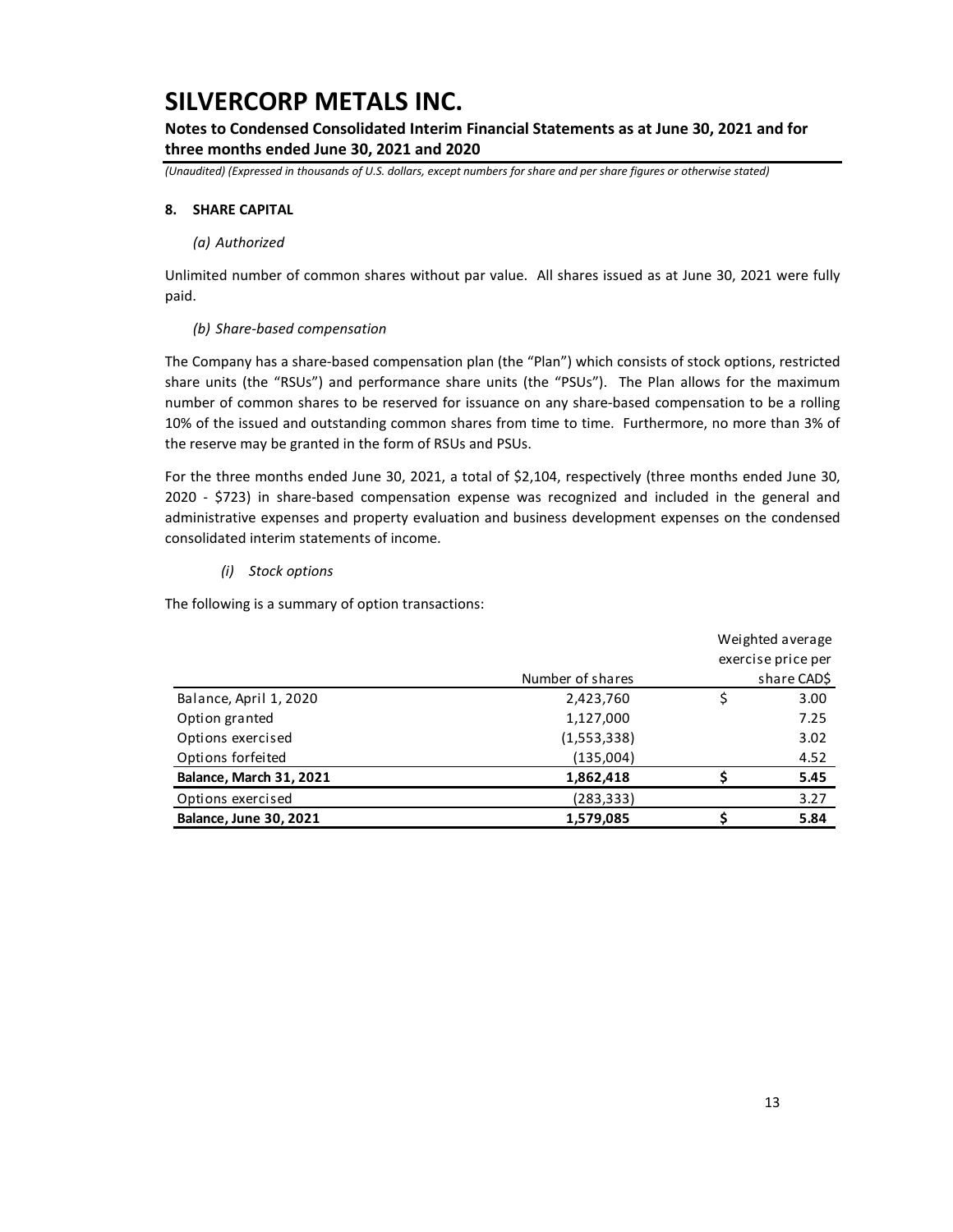## **Notes to Condensed Consolidated Interim Financial Statements as at June 30, 2021 and for three months ended June 30, 2021 and 2020**

*(Unaudited) (Expressed in thousands of U.S. dollars, except numbers for share and per share figures or otherwise stated)*

The following table summarizes information about stock options outstanding as at June 30, 2021:

|                        | Number of      |                            |    |                   |                   |   | Weighted       |
|------------------------|----------------|----------------------------|----|-------------------|-------------------|---|----------------|
|                        | options        |                            |    | Weighted average  | Number of options |   | average        |
|                        | outstanding at | Weighted average remaining |    | exercise price in | exercisable at    |   | exercise price |
| Exercise price in CADS | June 30, 2021  | contractual life (Years)   |    | CAD\$             | June 30, 2021     |   | in CAD\$       |
| 2.60                   | 373.750        | 0.38 <sup>5</sup>          |    | 2.60              | 373,750           | S | 2.60           |
| 3.40                   | 140,000        | $0.15 \quad$ \$            |    | 3.40              | 140,000           |   | 3.40           |
| 5.46                   | 575,335        | 3.90                       | .s | 5.46              | 183,998           |   | 5.46           |
| 9.45                   | 490,000        | 4.37                       |    | 9.45              | 81,669            |   | 9.45           |
| \$2.60 to \$9.45       | 1,579,085      | 2.88                       |    | 5.84              | 779,417           | S | 4.14           |

Subsequent to June 30, 2021, a total of 15,000 options with exercise prices of CAD\$3.40 were exercised.

*(ii) RSUs*

The following is a summary of RSUs transactions:

|                               |                  | Weighted average     |  |
|-------------------------------|------------------|----------------------|--|
|                               |                  | grant date closing   |  |
|                               | Number of shares | price per share SCAD |  |
| Balance, April 1, 2020        | 677,374          | \$<br>4.94           |  |
| Granted                       | 1,021,500        | 6.68                 |  |
| Cancelled                     | (77, 166)        | 5.82                 |  |
| Distributed                   | (372, 372)       | 5.05                 |  |
| Balance, March 31, 2021       | 1,249,336        | \$<br>6.28           |  |
| Granted                       | 1,000,000        | 6.40                 |  |
| Distributed                   | (109,086)        | 6.68                 |  |
| <b>Balance, June 30, 2021</b> | 2,140,250        | 6.31                 |  |

#### *(c) Cash dividends declared*

During the three months ended June 30, 2021, dividends of \$2,202 (three months ended June 30, 2020 - \$2,178) were declared and paid.

### **9. ACCUMULATED OTHER COMPREHENSIVE LOSS**

|                                                                 | June 30, 2021 | March 31, 2021 |
|-----------------------------------------------------------------|---------------|----------------|
| Change in fair value on equity investments designated as FVTOCI | 21.833        | 22,328         |
| Share of other comprehensive loss (income) in associate         | (3,016)       | 589            |
| Currency translation adjustment                                 | (16.820)      | (10, 367)      |
| Balance, end of the year                                        | 1.997         | 12.550         |

The change in fair value on equity investments designated as FVTOCI, share of other comprehensive income in associates, and currency translation adjustment are net of tax of \$nil for all periods presented.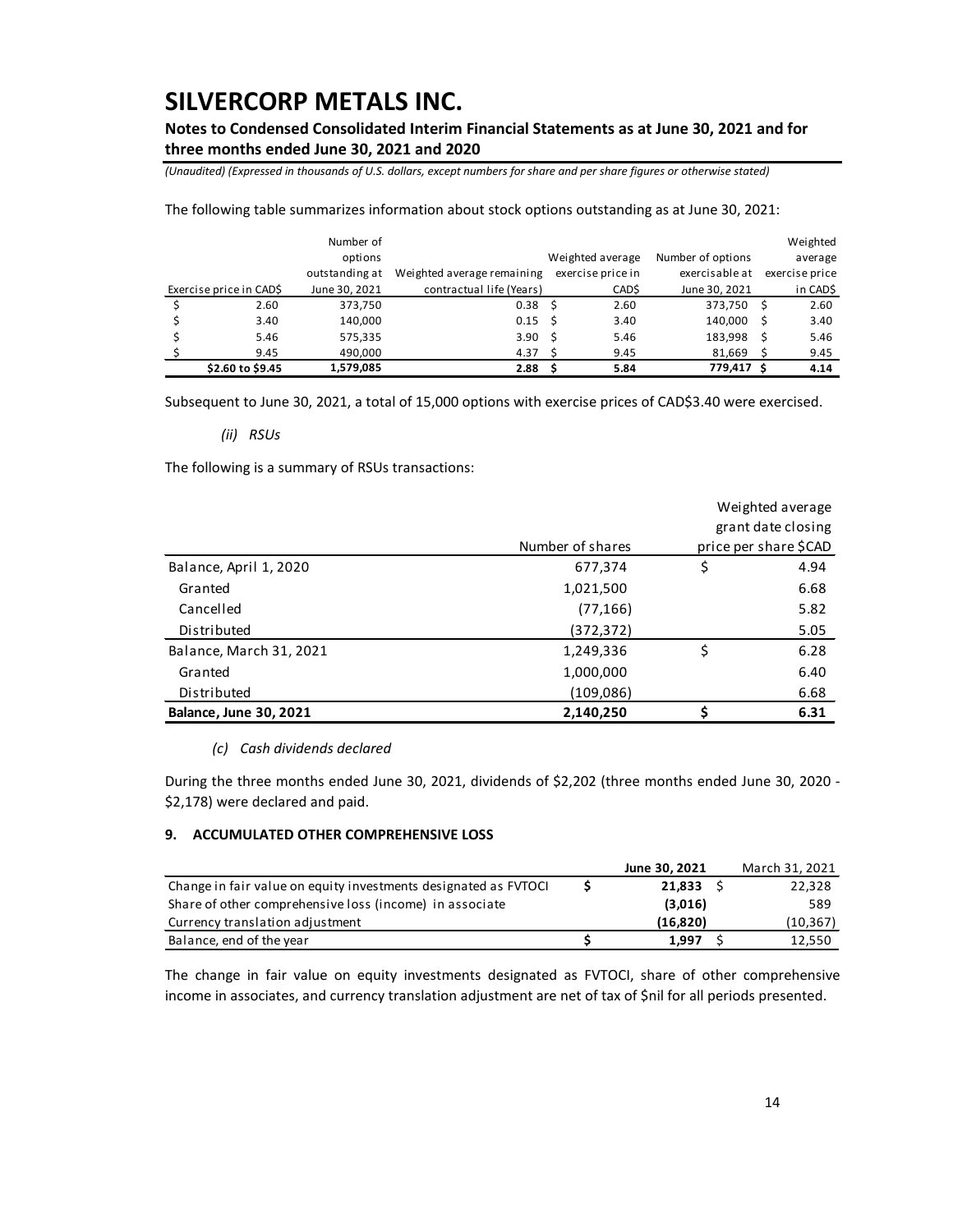## **Notes to Condensed Consolidated Interim Financial Statements as at June 30, 2021 and for three months ended June 30, 2021 and 2020**

*(Unaudited) (Expressed in thousands of U.S. dollars, except numbers for share and per share figures or otherwise stated)*

#### **10. NON-CONTROLLING INTERESTS**

The continuity of non-controlling interests is summarized as follows:

|                                     |    | Henan    |    | Henan  |   |                          |    | Guangdong |    |            |              |
|-------------------------------------|----|----------|----|--------|---|--------------------------|----|-----------|----|------------|--------------|
|                                     |    | Found    |    | Huawei |   | Yunxiang                 |    | Found     |    | New Infini | Total        |
| Balance, April 1, 2020              | S. | 63,331   | -S | 4,702  | S | 2,723                    | -Ś | (466)     | \$ | ٠          | 70,290       |
| Share of net income                 |    | 13,210   |    | 639    |   | 219                      |    | 88        |    | (23)       | 14,133       |
| Share of other comprehensive income |    | 4,623    |    | 480    |   | 90                       |    | 27        |    | ٠          | 5,220        |
| Acquisition of La Yesca             |    |          |    | ٠      |   | ۰                        |    |           |    | 9.250      | 9,250        |
| Contributions                       |    |          |    |        |   |                          |    |           |    | 2,500      | 2,500        |
| <b>Distributions</b>                |    | (2,600)  |    | (639)  |   | $\overline{\phantom{a}}$ |    |           |    | -          | (3,239)      |
| Balance, March 31, 2021             | Ś. | 78,564   | S  | 5,182  | S | $3,032$ \$               |    | (351)     | Ŝ  | 11.727     | 98,154<br>Ś. |
| Share of net income                 |    | 4,068    |    | 47     |   | (36)                     |    | 42        |    | (101)      | 4,020        |
| Share of other comprehensive income |    | 777      |    | 95     |   | 23                       |    | 6         |    | ۰          | 901          |
| <b>Distributions</b>                |    | (3, 266) |    | (630)  |   | $\overline{\phantom{a}}$ |    |           |    | ۰          | (3,896)      |
| <b>Balance, June 30, 2021</b>       | S. | 80,143   |    | 4,694  |   | 3,019                    | Ŝ  | (303)     | S  | 11.626     | \$99,179     |

As at June 30, 2021, non-controlling interests in Henan Found, Henan Huawei, Yunxiang, Guangdong Found and New Infini were 22.5%, 20%, 30%, 1%, and 56.25%, respectively (March 31, 2021 – 22.5%, 20%, 30%, 1%, and 56.25%, respectively ).

#### **11. RELATED PARTY TRANSACTIONS**

Related party transactions are made on terms agreed upon by the related parties. The balances with related parties are unsecured, non-interest bearing, and due on demand. Related party transactions not disclosed elsewhere in the condensed consolidated interim financial statements are as follows:

| Due from related parties | June 30, 2021 March 31, 2021 |     |
|--------------------------|------------------------------|-----|
| NUAG (a)                 | 48 P                         | 59  |
| WHG(b)                   | 37                           | 19  |
| Henan Non-ferrous (c)    | 789                          | 769 |
|                          | 874                          | 847 |

(a) The Company recovers costs for services rendered to NUAG and expenses incurred on behalf of NUAG pursuant to a services and administrative costs reallocation agreement. During the three months ended June 30, 2021, the Company recovered \$163 (three months ended June 30, 2020 - \$161), from NUAG for services rendered and expenses incurred on behalf of NUAG. The costs recovered from NUAG were recorded as a direct reduction of general and administrative expenses on the consolidated statements of income.

(b) The Company recovers costs for services rendered to WHG and expenses incurred on behalf of WHG pursuant to a services and administrative costs reallocation agreement. During the three months ended June 30, 2021, the Company recovered \$58 (three months ended June 30, 2020 - \$nil), from WHG for services rendered and expenses incurred on behalf of WHG. The costs recovered from WHG were recorded as a direct reduction of general and administrative expenses on the consolidated statements of income.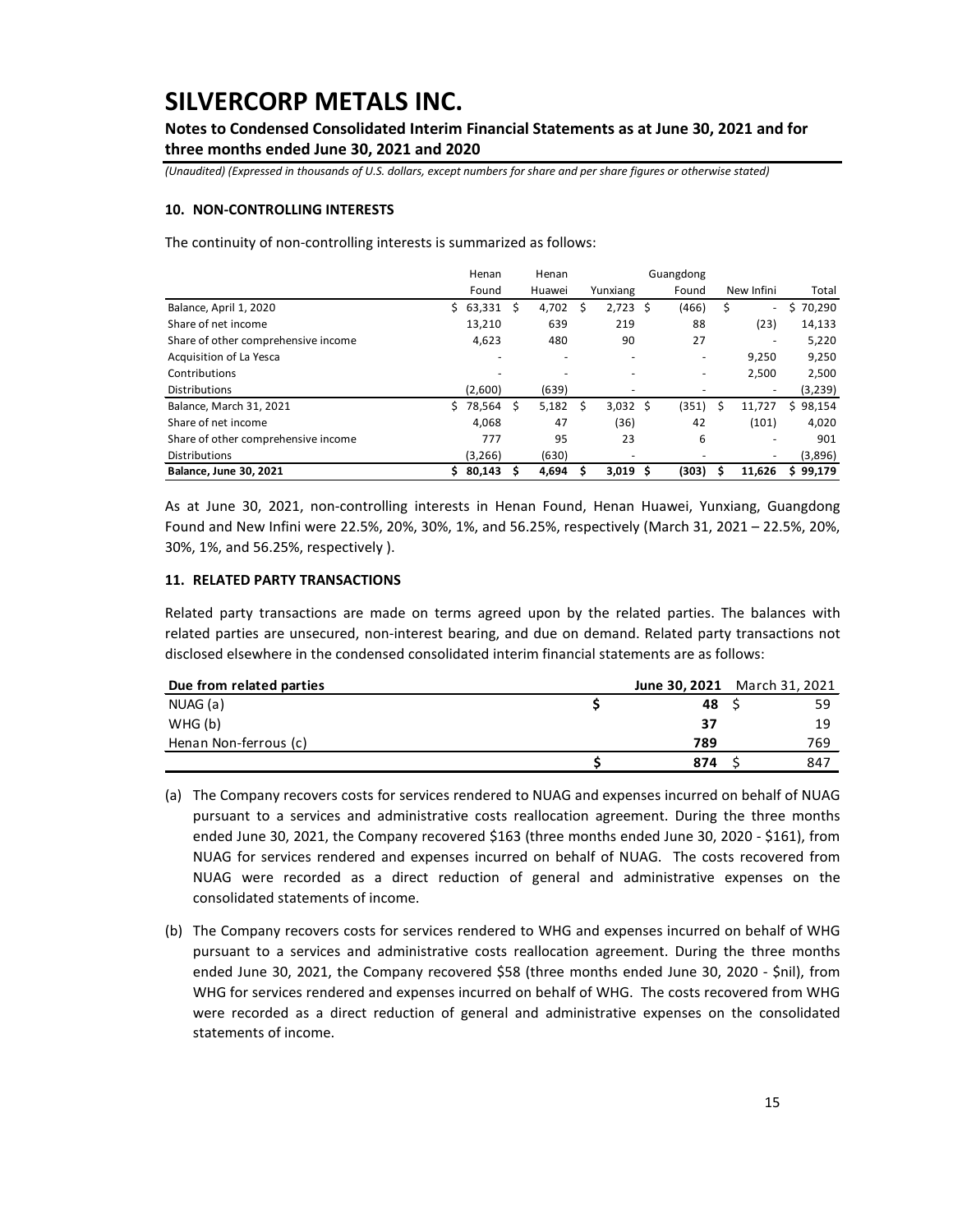## **Notes to Condensed Consolidated Interim Financial Statements as at June 30, 2021 and for three months ended June 30, 2021 and 2020**

*(Unaudited) (Expressed in thousands of U.S. dollars, except numbers for share and per share figures or otherwise stated)*

(c) In January 2021, Henan Found advanced a loan of \$744 (RMB¥5 million) to Henan Non-ferrous. The loan bears an interest rate of 4.35% per annum.

The balances with related parties are unsecured.

#### **12. GENERAL AND ADMINISTRATIVE**

General and administrative expenses consist of:

|                                    |           | Three months ended June 30, 2021 |       | Three months ended June 30, 2020 |           |  |       |       |       |
|------------------------------------|-----------|----------------------------------|-------|----------------------------------|-----------|--|-------|-------|-------|
|                                    | Corporate | <b>Mines</b>                     | Total |                                  | Corporate |  | Mines | Total |       |
| Amortization and depreciation      | 146       | 335 <sub>5</sub>                 | 481   |                                  | 120       |  | 288   |       | 408   |
| Office and administrative expenses | 568       | 685                              | 1,253 |                                  | 536       |  | 591   |       | 1,127 |
| Professional fees                  | 145       | 106                              | 251   |                                  | 318       |  | 113   |       | 431   |
| Salaries and benefits              | 988       | 1.386                            | 2.374 |                                  | 1.033     |  | 1.065 |       | 2,098 |
| Share-based compensation           | 1.991     | -                                | 1,991 |                                  | 680       |  |       |       | 680   |
|                                    | 3.838     | 2.512                            | 6.350 |                                  | 2.687     |  | 2.057 |       | 4.744 |

### **13. GOVERNMENT FEES AND OTHER TAXES**

Government fees and other taxes consist of:

|                 | Three months ended June 30 |  |      |  |
|-----------------|----------------------------|--|------|--|
|                 | 2021                       |  | 2020 |  |
| Government fees | 11                         |  | 14   |  |
| Other taxes     | 680                        |  | 526  |  |
|                 | 691                        |  | 540  |  |

Government fees include environmental protection fees paid to the state and local Chinese government. Other taxes were composed of surtax on value-added tax, land usage levy, stamp duty and other miscellaneous levies, duties and taxes imposed by the state and local Chinese government.

#### **14. FINANCE ITEMS**

Finance items consist of:

|                       |       | Three months ended June 30 |
|-----------------------|-------|----------------------------|
| <b>Finance income</b> | 2021  | 2020                       |
| Interest income       | 1.193 | 947                        |
| Dividend income       | 160   |                            |
|                       | 1,353 | 947                        |

|      | Three months ended June 30 |
|------|----------------------------|
| 2021 | 2020                       |
| 20   | 25                         |
|      | 53                         |
|      |                            |
| 68   | 69                         |
| 88   | 147                        |
|      |                            |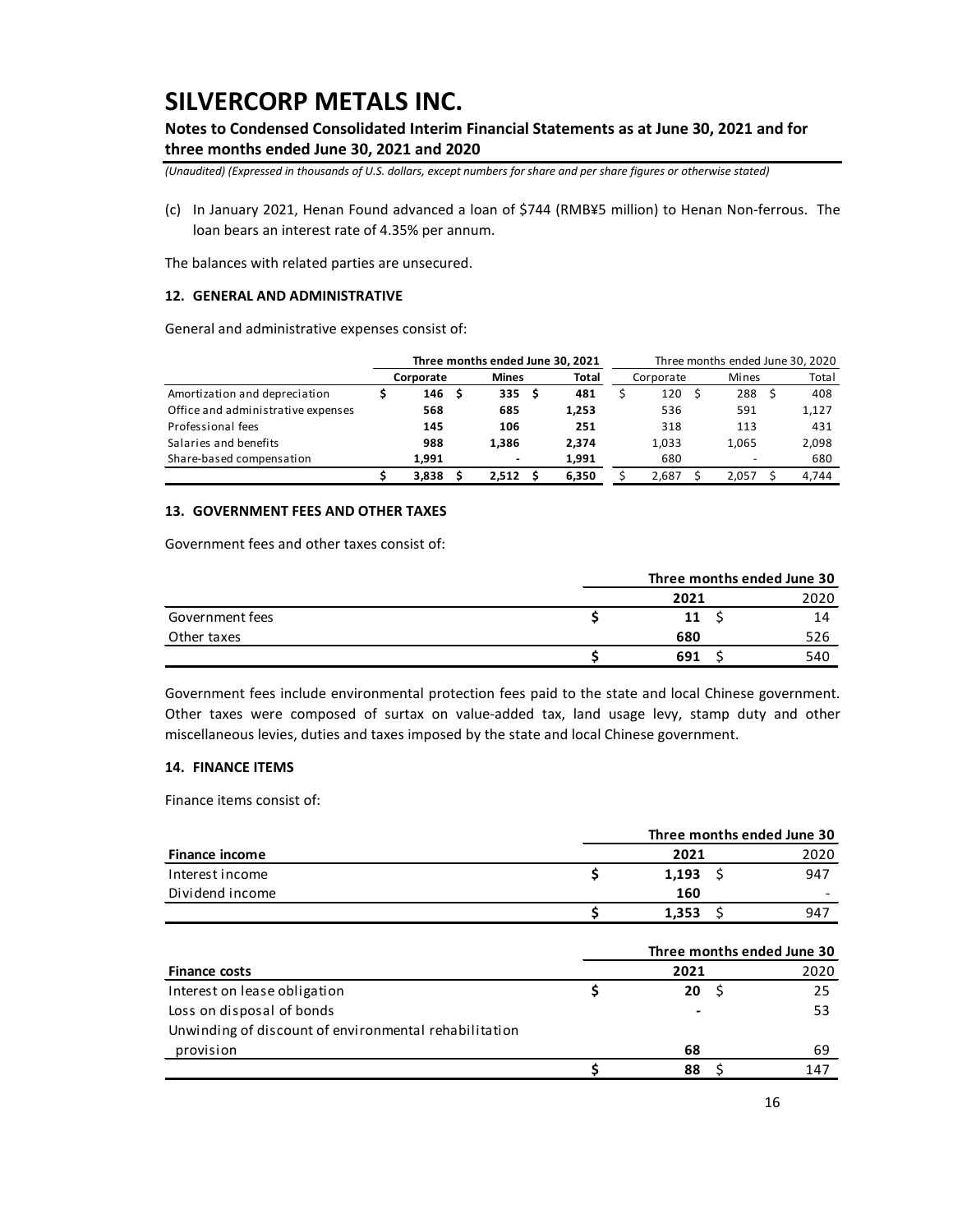**Notes to Condensed Consolidated Interim Financial Statements as at June 30, 2021 and for three months ended June 30, 2021 and 2020**

*(Unaudited) (Expressed in thousands of U.S. dollars, except numbers for share and per share figures or otherwise stated)*

#### **15. INCOME TAX**

The significant components of income tax expense are as follows:

|                    |       | Three months ended June 30 |
|--------------------|-------|----------------------------|
| Income tax expense | 2021  | 2020                       |
| Current            | 3,963 | 4,569                      |
| Deferred           | 854   | 813                        |
|                    | 4.817 | 5,382                      |

#### **16. FINANCIAL INSTRUMENTS**

The Company manages its exposure to financial risks, including liquidity risk, foreign exchange risk, interest rate risk, credit risk and equity price risk in accordance with its risk management framework. The Company's Board of Directors has overall responsibility for the establishment and oversight of the Company's risk management framework and reviews the Company's policies on an ongoing basis.

### *(a) Fair value*

The Company classifies its fair value measurements within a fair value hierarchy, which reflects the significance of the inputs used in making the measurements as defined in IFRS 13, Fair Value Measurement ("IFRS 13").

Level 1 – Unadjusted quoted prices at the measurement date for identical assets or liabilities in active markets.

Level 2 – Observable inputs other than quoted prices included in Level 1, such as quoted prices for similar assets and liabilities in active markets; quoted prices for identical or similar assets and liabilities in markets that are not active; or other inputs that are observable or can be corroborated by observable market data.

Level 3 – Unobservable inputs which are supported by little or no market activity.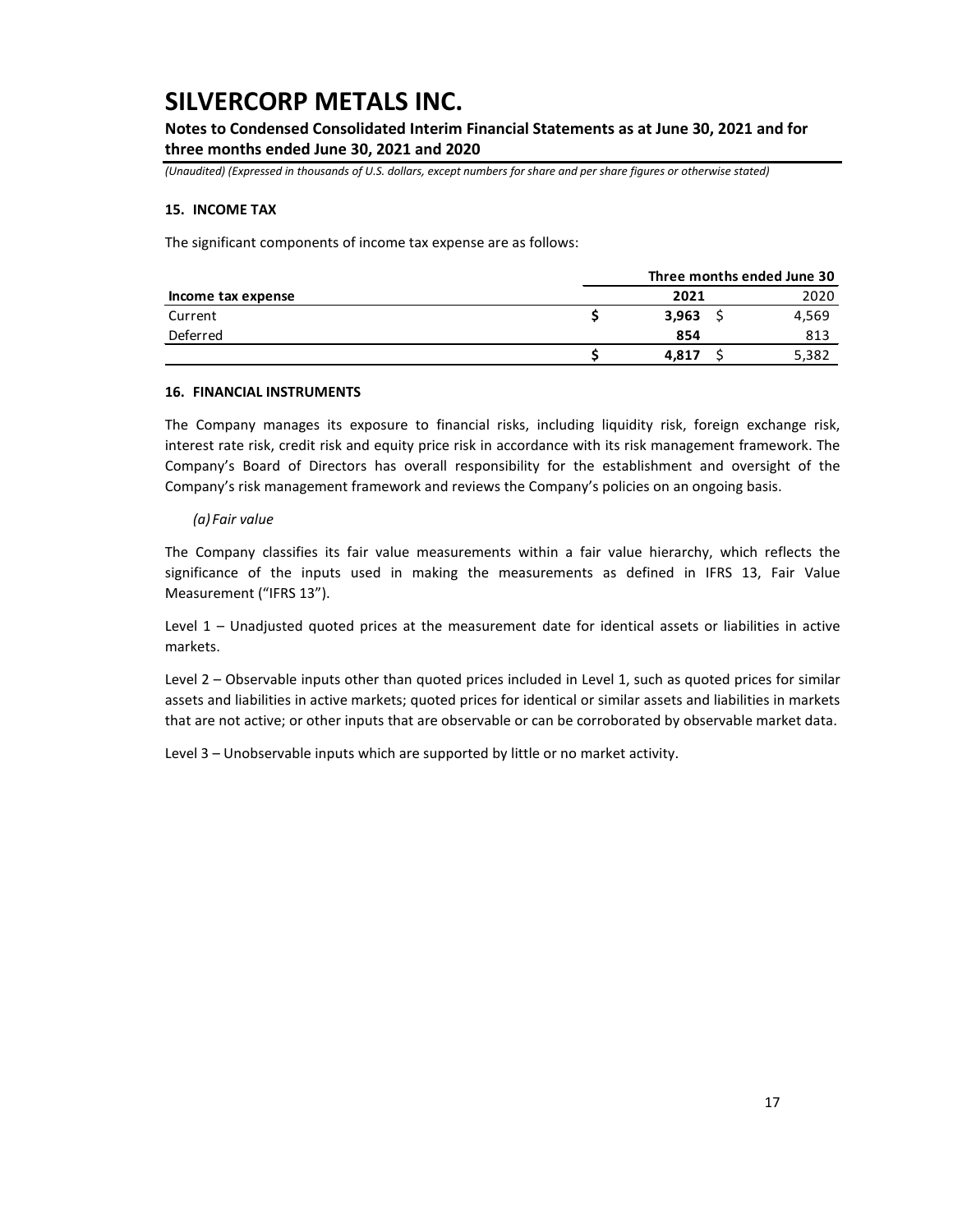## **Notes to Condensed Consolidated Interim Financial Statements as at June 30, 2021 and for three months ended June 30, 2021 and 2020**

*(Unaudited) (Expressed in thousands of U.S. dollars, except numbers for share and per share figures or otherwise stated)*

The following tables set forth the Company's financial assets and liabilities that are measured at fair value level on a recurring basis within the fair value hierarchy as at June 30, 2021 and March 31, 2021 that are not otherwise disclosed. As required by IFRS 13, the assets and liabilities are classified in their entirety based on the lowest level of input that is significant to the fair value measurement.

|                                                   |    |              |         |      | Fair value as at June 30, 2021  |         |
|---------------------------------------------------|----|--------------|---------|------|---------------------------------|---------|
| <b>Recurring measurements</b>                     |    | Level 1      | Level 2 |      | Level 3                         | Total   |
| <b>Financial assets</b>                           |    |              |         |      |                                 |         |
| Cash and cash equivalents                         | Ś. | 171,458 \$   |         | - \$ | - \$                            | 171,458 |
| Short-term investments - money market instruments |    | 21,813       |         |      |                                 | 21,813  |
| Investments in public companies                   |    | 13,278       | ٠       |      |                                 | 13,278  |
| Investments in private companies                  |    |              |         |      | 4,304                           | 4,304   |
|                                                   |    |              |         |      |                                 |         |
|                                                   |    |              |         |      | Fair value as at March 31, 2021 |         |
| <b>Recurring measurements</b>                     |    | Level 1      | Level 2 |      | Level 3                         | Total   |
| <b>Financial assets</b>                           |    |              |         |      |                                 |         |
| Cash and cash equivalents                         | Ś  | $118,735$ \$ |         | - \$ | - \$                            | 118,735 |
| Short-term investments - money market instruments |    | 64,545       |         |      |                                 | 64,545  |
| Investments in public companies                   |    | 13,444       |         |      |                                 | 13,444  |
| Investments in private companies                  |    |              |         |      | 2.289                           | 2,289   |

Fair value of the other financial instruments excluded from the table above approximates their carrying amount as at June 30, 2021 and March 31, 2021, due to the short-term nature of these instruments.

There were no transfers into or out of Level 3 during the three months ended June 30, 2021 and 2020.

#### *(b) Liquidity risk*

Liquidity risk is the risk that the Company will not be able to meet its short-term business requirements. The Company has in place a planning and budgeting process to help determine the funds required to support the Company's normal operating requirements on an ongoing basis and its expansion plans.

In the normal course of business, the Company enters into contracts that give rise to commitments for future minimum payments. The following summarizes the remaining contractual maturities of the Company's financial liabilities.

|                                          |               | June 30, 2021 |        | March 31, 2021 |
|------------------------------------------|---------------|---------------|--------|----------------|
|                                          | Within a year | 2-5 years     | Total  | Total          |
| Accounts payable and accrued liabilities | 33.698        | ٠             | 33.698 | 30,298         |
| Lease obligation                         | 671           | 941           | 1.612  | 1,741          |
|                                          | 34.369        | 941           | 35.310 | 32,039         |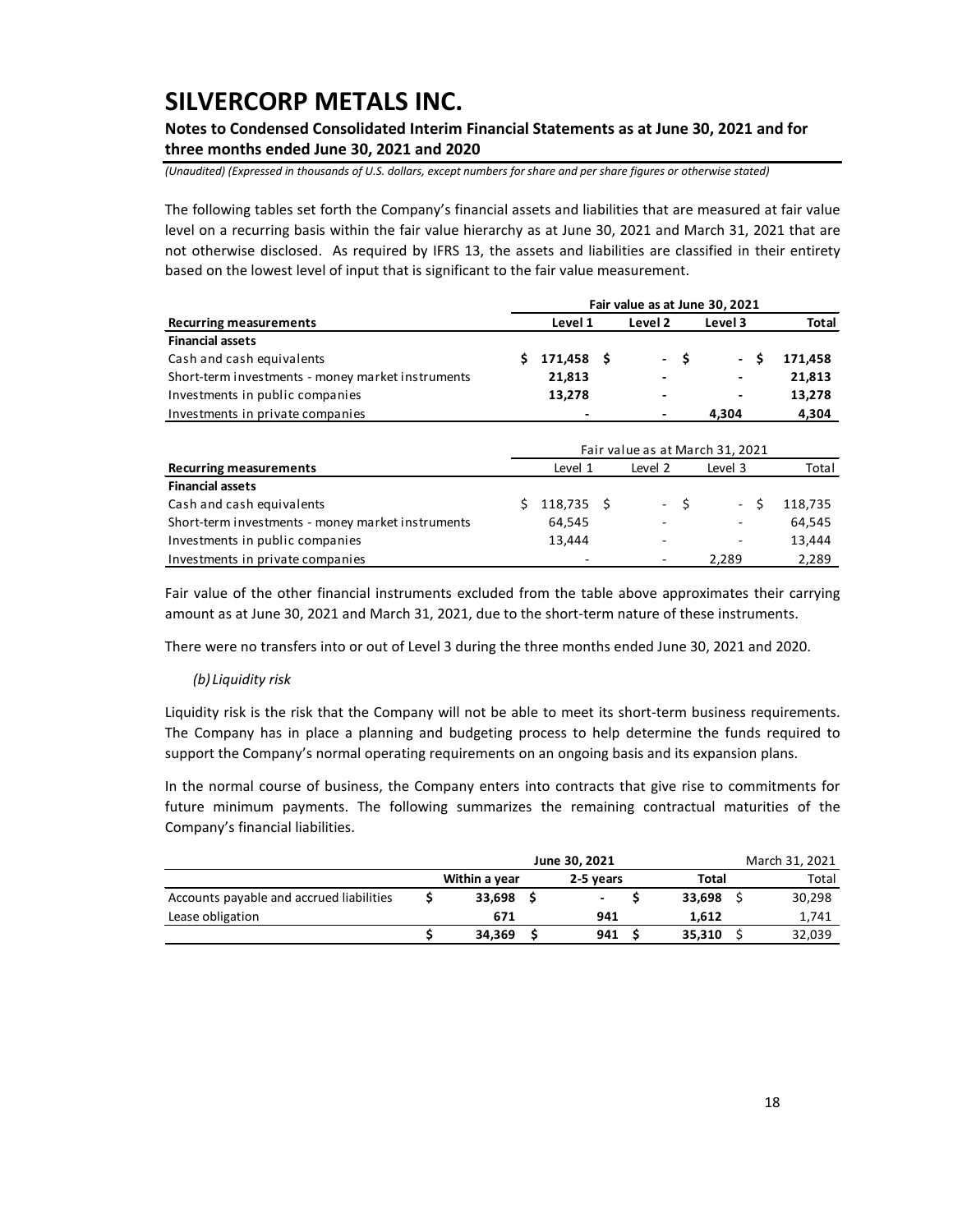## **Notes to Condensed Consolidated Interim Financial Statements as at June 30, 2021 and for three months ended June 30, 2021 and 2020**

*(Unaudited) (Expressed in thousands of U.S. dollars, except numbers for share and per share figures or otherwise stated)*

### *(c) Foreign exchange risk*

The Company reports its financial statements in US dollars. The functional currency of the head office, Canadian subsidiaries and all intermediate holding companies is CAD and the functional currency of all Chinese subsidiaries is RMB. The functional currency of New Infini and its subsidiaries is USD. The Company is exposed to foreign exchange risk when the Company undertakes transactions and holds assets and liabilities in currencies other than its functional currencies.

The Company currently does not engage in foreign exchange currency hedging. The Company's exposure to currency risk affect net income is summarized as follows:

|                                                   | June 30, 2021 | March 31, 2021 |
|---------------------------------------------------|---------------|----------------|
| Financial assets denominated in U.S. Dollars      | 73.888        | 58,610         |
|                                                   |               |                |
| Financial liabilities denominated in U.S. Dollars |               |                |

As at June 30,2021, with other variables unchanged, a 10% strengthening (weakening) of the CAD against the USD would have decreased (increased) net income by approximately \$7.4 million.

### *(d)Interest rate risk*

The Company is exposed to interest rate risk on its cash equivalents and short term investments. As at June 30, 2021, all of its interest-bearing cash equivalents and short-term investments earn interest at market rates that are fixed to maturity or at variable interest rates with terms of less than one year. The Company monitors its exposure to changes in interest rates on cash equivalents and short term investments. Due to the short-term nature of these financial instruments, fluctuations in interest rates would not have a significant impact on the Company's net income.

### *(e) Credit risk*

Credit risk is the risk that one party to a financial instrument will fail to discharge an obligation and cause the other party to incur a financial loss. The Company is exposed to credit risk primarily associated to accounts receivable, due from related parties, cash and cash equivalents, and short-term investments. The carrying amount of assets included on the balance sheet represents the maximum credit exposure.

The Company undertakes credit evaluations on counterparties as necessary, requests deposits from customers prior to delivery, and has monitoring processes intended to mitigate credit risks. There were no material amounts in trade or other receivables which were past due on June 30, 2021 (at March 31, 2021 - \$nil).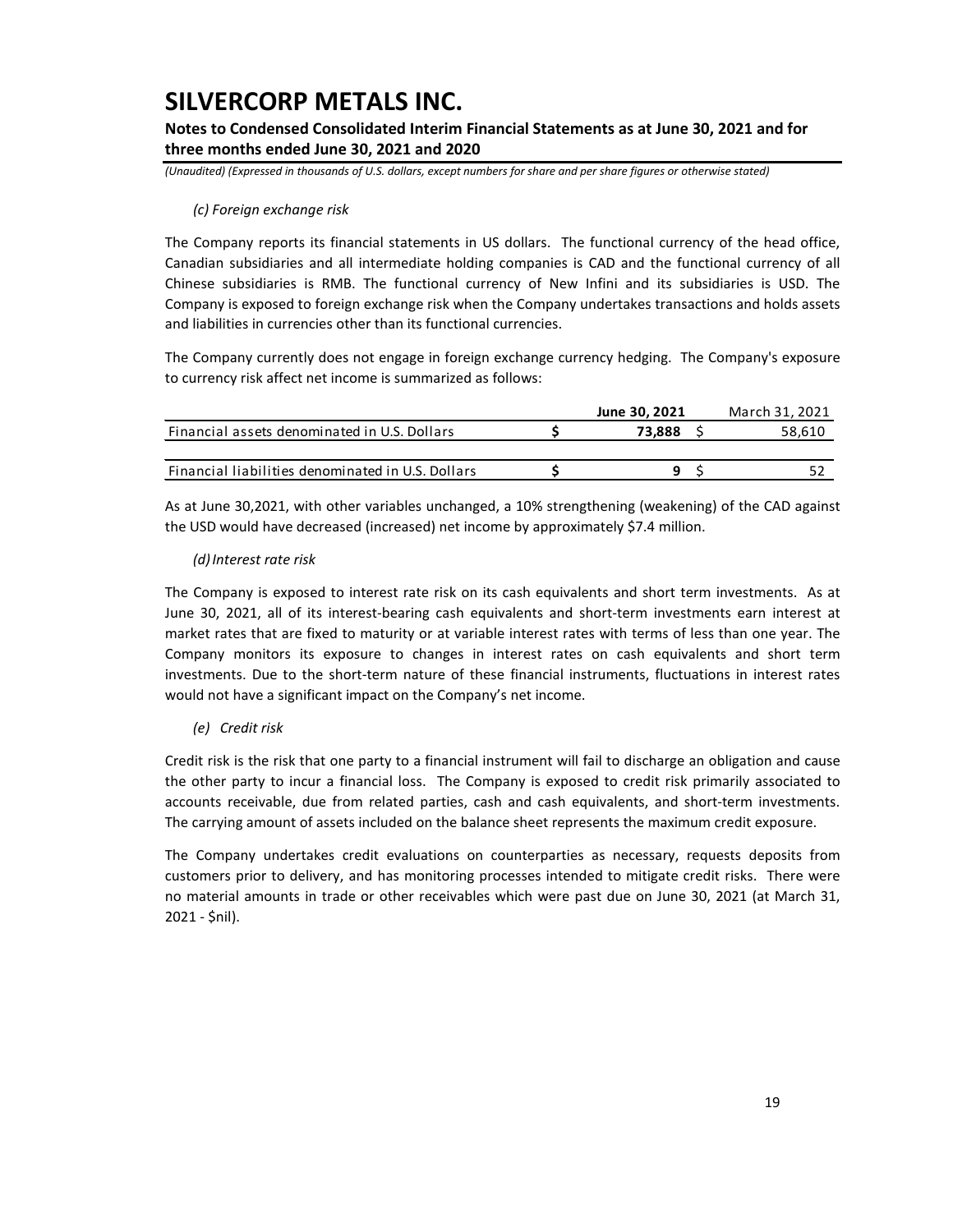**Notes to Condensed Consolidated Interim Financial Statements as at June 30, 2021 and for three months ended June 30, 2021 and 2020**

*(Unaudited) (Expressed in thousands of U.S. dollars, except numbers for share and per share figures or otherwise stated)*

### *(f) Equity price risk*

The Company holds certain marketable securities that will fluctuate in value as a result of trading on Canadian financial markets. As the Company's marketable securities holdings are mainly in mining companies, the value will also fluctuate based on commodity prices. Based upon the Company's portfolio as at June 30, 2021, a 10% increase (decrease) in the market price of the securities held, ignoring any foreign currency effects, would have resulted in an increase (decrease) to the net income and other comprehensive income of \$1,053 and \$275, respectively.

### **17. SEGMENTED INFORMATION**

The Company's reportable operating segments are components of the Company where separate financial information is available that is evaluated regularly by the Company's Chief Executive Officer who is the Chief Operating Decision Maker ("CODM"). The operational segments are determined based on the Company's management and internal reporting structure. Operating segments are summarized as follows:

| <b>Operational Segments</b> | Subsidiaries Included in the Segment         | Properties Included in the Segment |
|-----------------------------|----------------------------------------------|------------------------------------|
| Mining                      |                                              |                                    |
| Henan Luoning               | Henan Found and Henan Huawei                 | Ying Mining District               |
| Hunan                       | Yunxiang                                     | <b>BYP</b>                         |
| Guangdong                   | Guangdong Found                              | GC                                 |
| Other                       | Infini Resources S.A. de C.V.,               | La Yesca                           |
| Administrative              |                                              |                                    |
| Vancouver                   | Silvercorp Metals Inc. and holding companies |                                    |
| Beijing                     | Silvercorp Metals (China) Inc.               |                                    |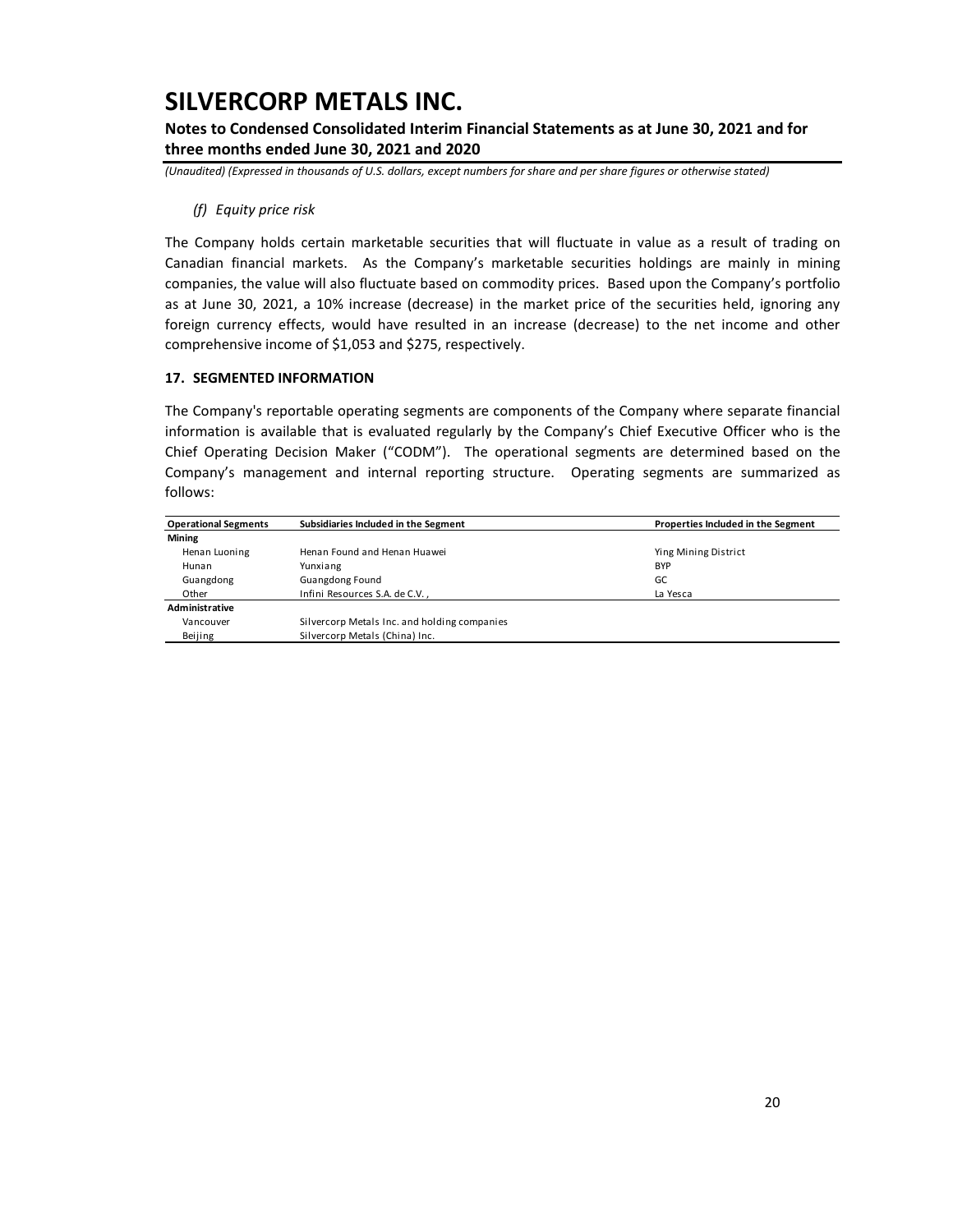## **Notes to Condensed Consolidated Interim Financial Statements as at June 30, 2021 and for three months ended June 30, 2021 and 2020**

*(Unaudited) (Expressed in thousands of U.S. dollars, except numbers for share and per share figures or otherwise stated)*

(a) Segmented information for assets and liabilities are as follows:

|                                        |     |                  |   |                          |               | June 30, 2021  |     |                          |     |                |    |           |    |         |
|----------------------------------------|-----|------------------|---|--------------------------|---------------|----------------|-----|--------------------------|-----|----------------|----|-----------|----|---------|
|                                        |     |                  |   |                          | <b>Mining</b> |                |     | Administrative           |     |                |    |           |    |         |
| Statement of financial position items: |     | Henan<br>Luoning |   | Hunan                    |               | Guangdong      |     | Other                    |     | <b>Beijing</b> |    | Vancouver |    | Total   |
| <b>Current assets</b>                  | Ś   | 127,759 \$       |   | 883                      | Ŝ             | 11,832         | S   | 234                      | \$  | 4,236          | Ŝ  | 88,338    | Ś  | 233,282 |
| Plant and equipment                    |     | 53,901           |   | 3,791                    |               | 15,661         |     | 101                      |     | 974            |    | 1,381     |    | 75,809  |
| Mineral rights and properties          |     | 234,015          |   | 7,452                    |               | 29,060         |     | 16,861                   |     |                |    |           |    | 287,388 |
| Investment in an associate             |     |                  |   |                          |               |                |     |                          |     |                |    | 62,260    |    | 62,260  |
| <b>Other investments</b>               |     | 2,322            |   | $\overline{\phantom{0}}$ |               |                |     |                          |     |                |    | 15,260    |    | 17,582  |
| <b>Reclamation deposits</b>            |     | 3,933            |   |                          |               | 4.717          |     |                          |     |                |    | 8         |    | 8,658   |
| Long-term prepaids and deposits        |     | 368              |   | 102                      |               | 89             |     |                          |     |                |    |           |    | 559     |
| Long-term portion of lease receivable  |     |                  |   |                          |               |                |     |                          |     |                |    | 132       |    | 132     |
| <b>Total assets</b>                    | \$. | 422,298          | Ŝ | 12,228                   | \$.           | 61,359         | \$. | 17,196                   | \$. | 5,210          | s. | 167,379   | Ś  | 685,670 |
| <b>Current liabilities</b>             | Ś.  | 34,867 \$        |   | 609 S                    |               | $5,664$ \$     |     | $\overline{\phantom{0}}$ | Ś   | 173            | Ŝ  | 3,064     | Ś  | 44,377  |
| Long-term portion of lease obligation  |     |                  |   |                          |               | $\blacksquare$ |     |                          |     |                |    | 941       |    | 941     |
| Deferred income tax liabilities        |     | 41,174           |   | 1,067                    |               |                |     |                          |     |                |    |           |    | 42,241  |
| <b>Environmental rehabilitation</b>    |     | 6,195            |   | 1,016                    |               | 726            |     |                          |     |                |    |           |    | 7,937   |
| <b>Total liabilities</b>               |     | 82,236           | S | 2,692                    | Ŝ             | 6,390          | Ŝ.  | $\blacksquare$           | Ś.  | 173            | S  | 4,005     | \$ | 95,496  |

|                                        |    |             |     |                          |        | March 31, 2021 |    |        |    |                |      |           |    |         |
|----------------------------------------|----|-------------|-----|--------------------------|--------|----------------|----|--------|----|----------------|------|-----------|----|---------|
|                                        |    |             |     |                          | Mining |                |    |        |    | Administrative |      |           |    |         |
|                                        |    | Henan       |     |                          |        |                |    |        |    |                |      |           |    | Total   |
| Statement of financial position items: |    | Luoning     |     | Hunan                    |        | Guangdong      |    | Other  |    | Beijing        |      | Vancouver |    |         |
|                                        |    |             |     |                          |        |                |    |        |    |                |      |           |    |         |
| Current assets                         | Ś  | 124,636 \$  |     | 909                      | Ś      | 11.177         | Ŝ  | 191    | Ś. | 4.322          | - \$ | 79,954    | Ś  | 221,189 |
| Plant and equipment                    |    | 53,651      |     | 3,833                    |        | 15,765         |    | 59     |    | 965            |      | 1,456     |    | 75,729  |
| Mineral rights and properties          |    | 225,023     |     | 7,345                    |        | 28,314         |    | 16,747 |    |                |      |           |    | 277,429 |
| Investment in an associate             |    |             |     | $\overline{\phantom{a}}$ |        |                |    |        |    | $\sim$         |      | 53,457    |    | 53,457  |
| Other investments                      |    | 2,289       |     |                          |        |                |    |        |    |                |      | 13,444    |    | 15,733  |
| Reclamation deposits                   |    | 3,898       |     |                          |        | 4,607          |    |        |    | ۰              |      | 8         |    | 8,513   |
| Long-term prepaids and deposits        |    | 221         |     | 101                      |        | 87             |    |        |    |                |      |           |    | 409     |
| Long-term portion of lease receivable  |    |             |     |                          |        |                |    |        |    |                |      | 183       |    | 183     |
| Total assets                           | Ŝ. | 409,718     | S   | 12,188                   | S      | 59,950         | Ŝ. | 16,997 | s  | 5,287          | S.   | 148,502   |    | 652,642 |
| Current liabilities                    | Ś  | $28,654$ \$ |     | 625S                     |        | 4,570 \$       |    |        | Ś. | 112            | - \$ | 3,214     | \$ | 37,175  |
| Long-term portion of lease obligation  |    |             |     |                          |        |                |    |        |    |                |      | 1,084     |    | 1,084   |
| Deferred income tax liabilities        |    | 39,756      |     | 1,036                    |        |                |    |        |    |                |      |           |    | 40,792  |
| Environmental rehabilitation           |    | 6,115       |     | 993                      |        | 755            |    |        |    |                |      |           |    | 7,863   |
| <b>Total liabilities</b>               |    | 74,525      | - S | 2,654                    | S      | 5,325          | Ŝ. |        |    | 112            | -Ś   | 4,298     |    | 86,914  |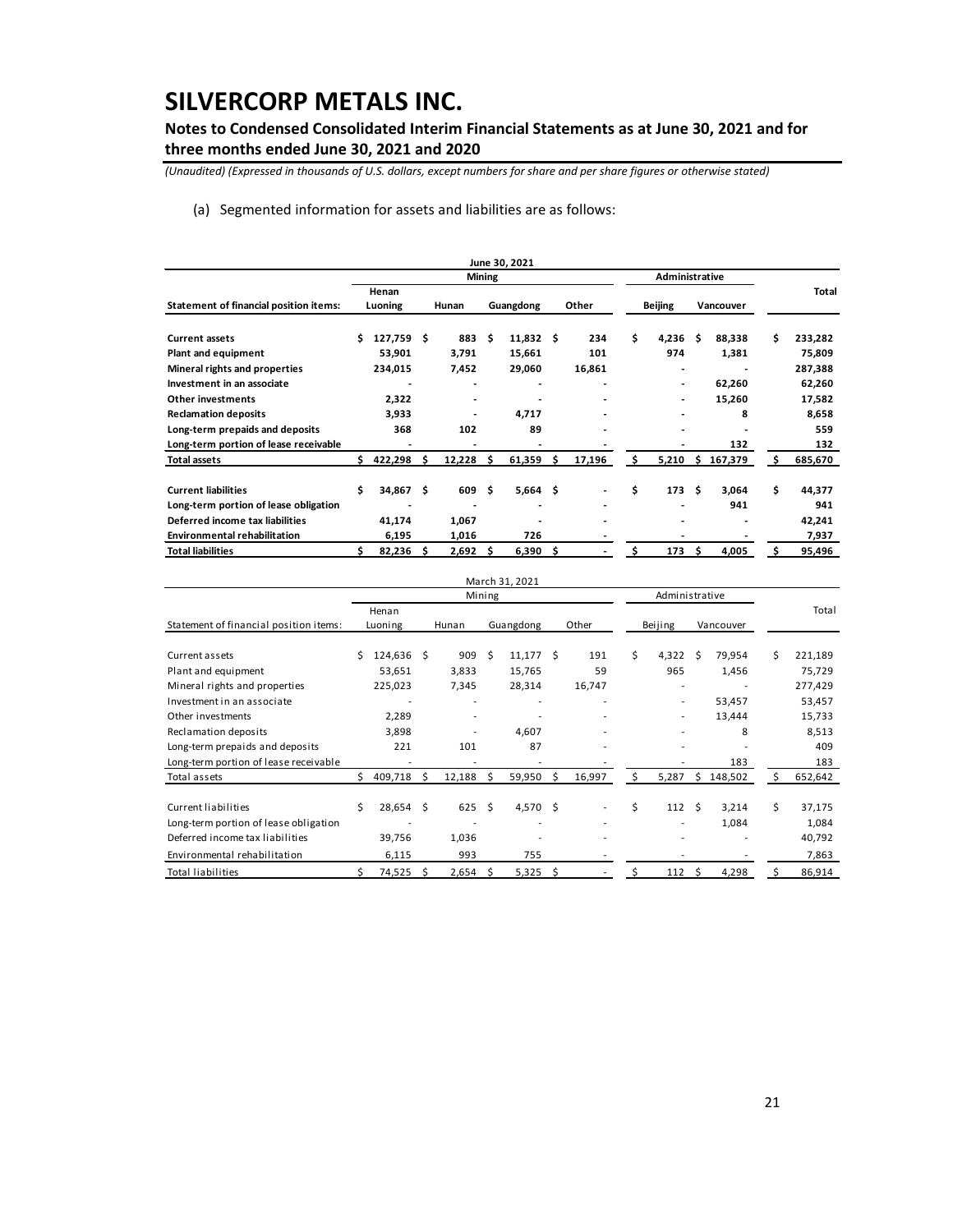## **Notes to Condensed Consolidated Interim Financial Statements as at June 30, 2021 and for three months ended June 30, 2021 and 2020**

*(Unaudited) (Expressed in thousands of U.S. dollars, except numbers for share and per share figures or otherwise stated)*

### (b) Segmented information for operating results is as follows:

|                                      |              |     | Three months ended June 30, 2021 |              |     |                          |                                |                                |    |          |
|--------------------------------------|--------------|-----|----------------------------------|--------------|-----|--------------------------|--------------------------------|--------------------------------|----|----------|
|                                      |              |     | Mining                           |              |     |                          | Administrative                 |                                |    |          |
|                                      | Henan        |     |                                  |              |     |                          |                                |                                |    | Total    |
| <b>Statement of income:</b>          | Luoning      |     | Hunan                            | Guangdong    |     | Other                    | <b>Beijing</b>                 | Vancouver                      |    |          |
| Revenue                              | \$<br>47,418 | \$. | $\overline{\phantom{a}}$         | \$<br>11,401 | \$. | $\overline{\phantom{a}}$ | \$<br>$\overline{\phantom{0}}$ | \$<br>$\overline{\phantom{a}}$ | \$ | 58,819   |
| Costs of mine operations             | (26, 175)    |     | (130)                            | (7,010)      |     |                          |                                |                                |    | (33,315) |
| Income from mine operations          | 21,243       |     | (130)                            | 4,391        |     |                          |                                |                                |    | 25,504   |
| <b>Operating expenses</b>            | 68           |     | 52                               | (14)         |     | (56)                     | (552)                          | (5,218)                        |    | (5,720)  |
| Finance items, net                   | 643          |     | (9)                              | 59           |     |                          | 42                             | 530                            |    | 1,265    |
| Income tax expenses                  | (3, 155)     |     | (15)                             | (190)        |     |                          | $\qquad \qquad \blacksquare$   | (1, 457)                       |    | (4, 817) |
| Net income (loss)                    | \$<br>18,799 | -\$ | $(102)$ \$                       | 4,246        | \$  | (56)                     | \$<br>$(510)$ \$               | (6, 145)                       | \$ | 16,232   |
| Attributable to:                     |              |     |                                  |              |     |                          |                                |                                |    |          |
| <b>Equity holders of the Company</b> | 14,684       |     | (66)                             | 4,204        |     | (25)                     | (510)                          | (6,075)                        |    | 12,212   |
| Non-controlling interests            | 4,115        |     | (36)                             | 42           |     | (31)                     | $\blacksquare$                 | (70)                           |    | 4,020    |
| Net income (loss)                    | 18,799       | -S  | $(102)$ \$                       | 4,246        | -\$ | (56)                     | \$<br>$(510)$ \$               | (6, 145)                       | S  | 16,232   |

 $<sup>(1)</sup>$  Hunan's BYP project was placed on care and maintenance in August 2014.</sup>

|                               |    |           |     | Three months ended June 30, 2020 |             |                                |    |           |    |           |
|-------------------------------|----|-----------|-----|----------------------------------|-------------|--------------------------------|----|-----------|----|-----------|
|                               |    |           |     | Mining                           |             | Administrative                 |    |           |    |           |
|                               |    | Henan     |     |                                  |             |                                |    |           |    | Total     |
| Statement of income:          |    | Luoning   |     | Hunan                            | Guangdong   | <b>Beijing</b>                 |    | Vancouver |    |           |
| <b>Sales</b>                  | \$ | 39,686    | \$  | ÷.                               | \$<br>7,019 | \$<br>$\overline{\phantom{a}}$ | \$ |           |    | 46,705    |
| Costs of mine operations      |    | (22, 111) |     | (114)                            | (5, 195)    |                                |    |           |    | (27, 420) |
| Income from mine operations   |    | 17,575    |     | (114)                            | 1,824       |                                |    |           |    | 19,285    |
| Operating expenses            |    | 88        |     |                                  | (35)        | (460)                          |    | 4,196     |    | 3,789     |
| Finance items, net            |    | 382       |     | (8)                              | 41          | 35                             |    | 350       |    | 800       |
| Income tax expenses           |    | (4, 262)  |     | ۰                                |             | $\overline{\phantom{a}}$       |    | (1, 120)  |    | (5, 382)  |
| Net income (loss)             | \$ | 13,783    | -\$ | $(122)$ \$                       | 1,830       | \$<br>$(425)$ \$               |    | 3,426     | \$ | 18,492    |
| Attributable to:              |    |           |     |                                  |             |                                |    |           |    |           |
| Equity holders of the Company |    | 10,755    |     | (77)                             | 1,812       | (425)                          |    | 3,426     |    | 15,491    |
| Non-controlling interests     |    | 3,028     |     | (45)                             | 18          | -                              |    |           |    | 3,001     |
| Net income (loss)             | Ś  | 13,783    | \$  | (122) \$                         | 1,830       | \$<br>(425)                    | S  | 3,426     | Ś. | 18,492    |